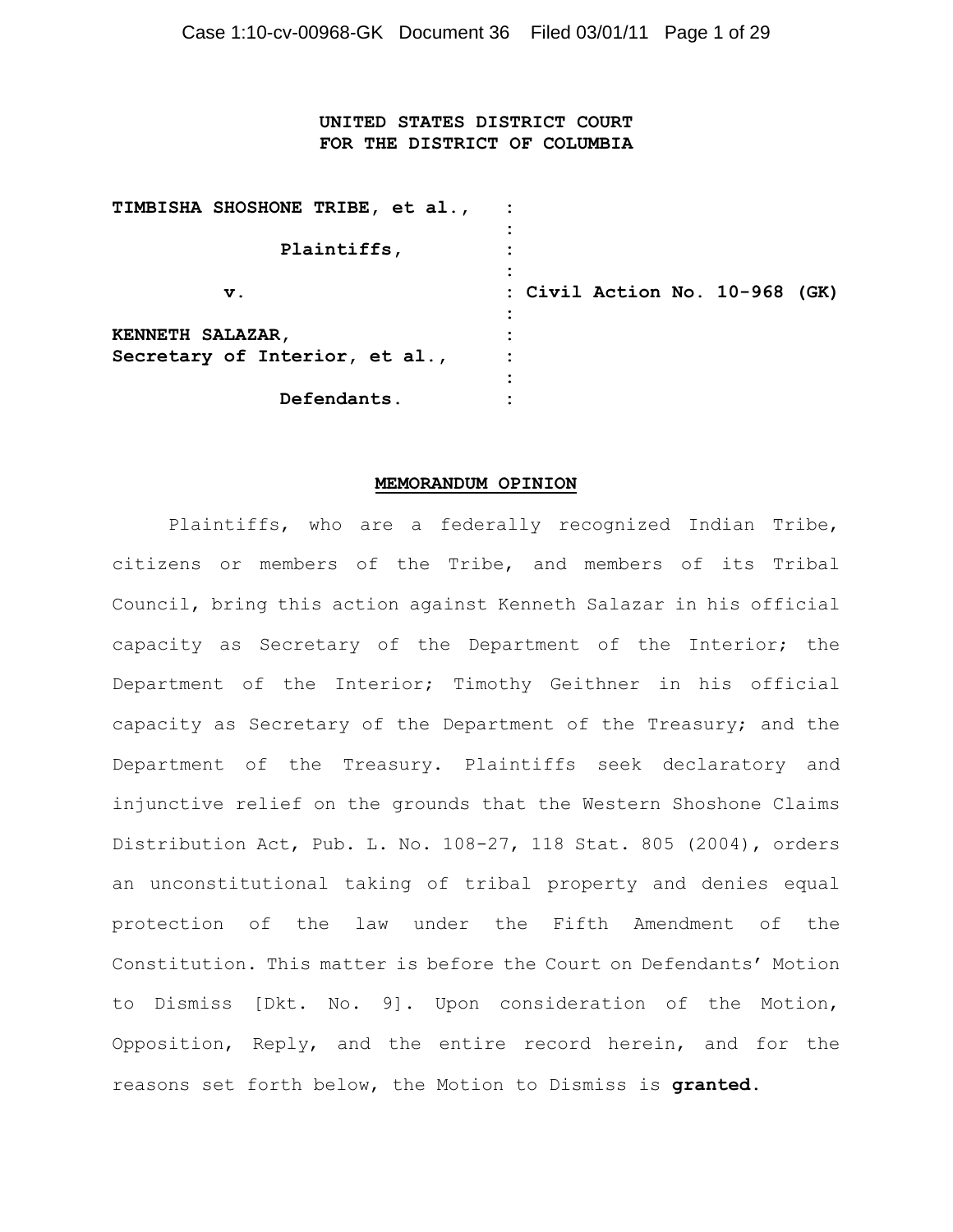#### **I. BACKGROUND**

#### **A. Factual Background**<sup>1</sup>

This case concerns the proper distribution of a fund set aside for the benefit of the nations and tribes constituting the Western Shoshone Identifiable Group, of which Plaintiff Timbisha Shoshone Tribe ("the Tribe") is a member. On August 15, 1977, the Indian Claims Commission ("ICC") determined that the United States should pay the Western Shoshone Identifiable Group \$26,145,189.89 ("the Fund") in compensation for the taking of a large area of the Western Shoshone homeland in Nevada and California. See W. Shoshone Identifiable Group v. United States, 40 Ind. Cl. Comm. 318, 387 (1977) ("the ICC decision"). Pursuant to the ICC decision, the Fund was appropriated and put into trust at the Treasury Department. The Fund has remained in the custody of the Treasury Department, earning interest, ever since.

The delay in distributing this award results from the particular manner in which ICC judgment funds are parceled out. Under 25 U.S.C. § 1401 et seq., after money is appropriated to pay the judgment funds, the Secretary of the Interior must devise a plan for distributing the funds among the potential beneficiaries

For purposes of ruling on a motion to dismiss, the 1 factual allegations of the complaint must be presumed to be true and liberally construed in favor of the plaintiff. Aktieselskabet AF 21. November 2001 v. Fame Jeans Inc., 525 F.3d 8, 15 (D.C. Cir. 2008); Shear v. Nat'l Rifle Ass'n of Am., 606 F.2d 1251, 1253 (D.C. Cir. 1979). Therefore, the facts set forth herein are taken from the Complaint.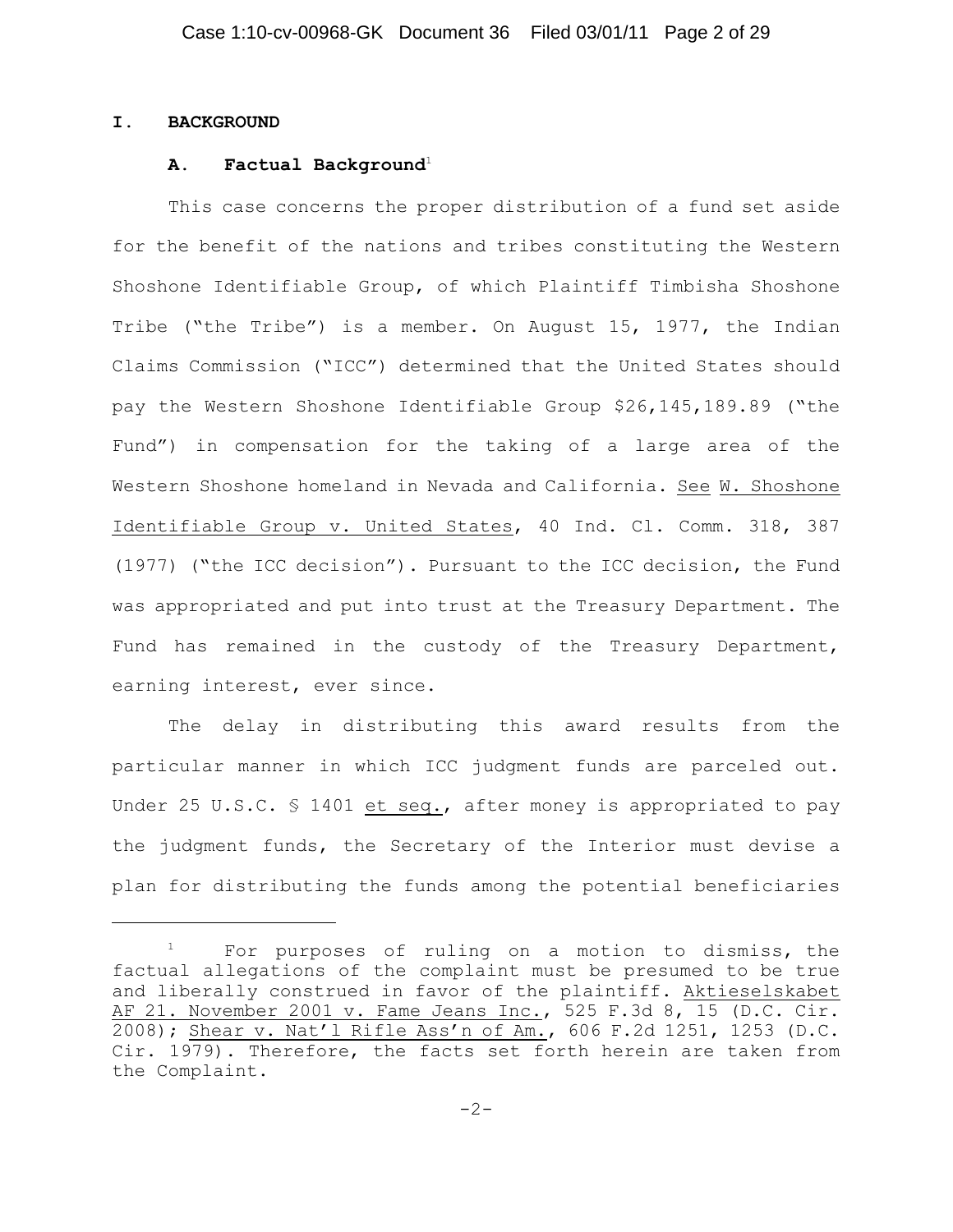### Case 1:10-cv-00968-GK Document 36 Filed 03/01/11 Page 3 of 29

and submit that plan to Congress. The plan becomes effective unless Congress enacts a joint resolution disapproving of the plan within 60 days of its submission. Id. at  $$1405(a)$ . However,

"[i]n cases where the Secretary has to submit a plan dividing judgment funds between two or more beneficiary entities, he shall obtain the consent of the tribal governments involved to the proposed division. If the Secretary cannot obtain such consent within one hundred and eighty days after appropriation of the funds for the award or within one hundred and eighty days of January 12, 1983, he shall submit proposed legislation to the Congress."

Id. at § 1402(d). In such cases, therefore, Congress must act to distribute the award.

After the money relevant to this case was appropriated, the Western Shoshone Tribes, including the Timbisha Shoshone, declined to seek distribution of the Fund and instead demanded partial return of the underlying land for which the Fund was intended to provide compensation.<sup>2</sup> Because the Secretary was unable to obtain the tribes' consent to distribute the monies, the Fund sat undisturbed, waiting for Congress to pass a distribution act.

In 2004, Congress resolved to distribute the Fund by passing the Western Shoshone Claims Distribution Act ("the Distribution Act"), Pub. L. No. 108-27, 118 Stat. 805 (2004). The Distribution

 $2$  The Government's Opposition to Plaintiffs' Preliminary Injunction Motion [Dkt. No. 24] explains that the relevant Tribal Councils "uniformly opposed any kind of distribution of the judgment funds, believing that the distribution of the Judgment Funds [sic] would preclude them from seeking a return of the aboriginal lands." Defs.' Opp'n to Pls.' PI Mot. 4.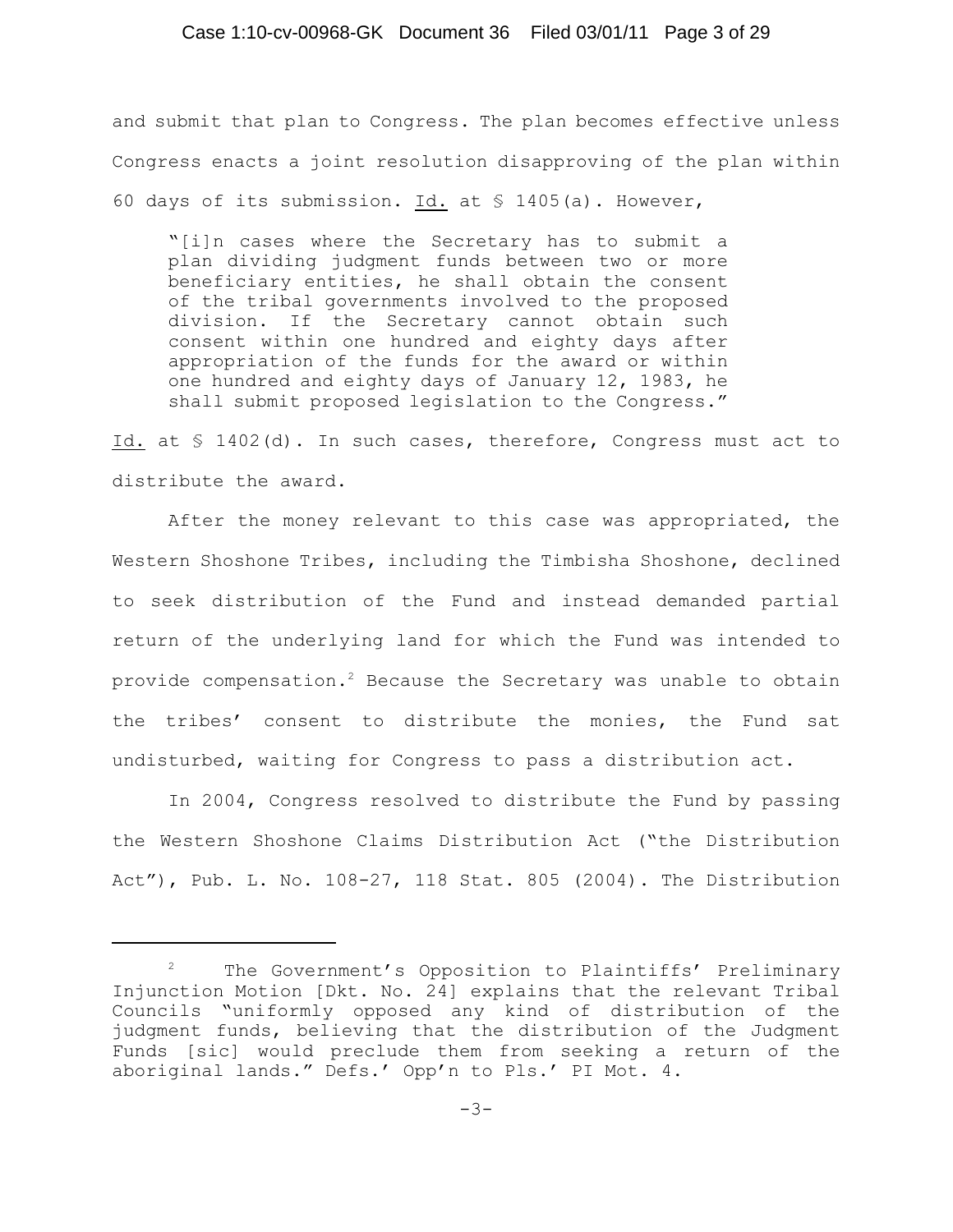### Case 1:10-cv-00968-GK Document 36 Filed 03/01/11 Page 4 of 29

Act directs the Secretary of the Interior to establish a roll consisting of individuals with at least one-quarter degree of Western Shoshone blood who are citizens of the United States and living on the date of enactment of the Distribution Act, but who are not eligible to receive a per capita payment from any other judgment fund based on an aboriginal land claim. The Secretary of the Interior is then to distribute the award directly to these individuals and not to any tribal entities.

Plaintiffs, individuals claiming to represent the Tribe, brought this action to challenge the Distribution Act. Plaintiffs' Complaint alleges that the Distribution Act violates the Takings Clause of the Fifth Amendment and denies equal protection of the law under the Fifth Amendment by seizing tribal property––the Fund––and distributing it to individuals rather than the Tribe.

#### **B. Procedural Background**

On June 10, 2010, Plaintiffs filed their Complaint [Dkt. No. 1]. On October 22, 2010, Defendants filed their Motion to Dismiss [Dkt. No. 9]. On November 22, 2010, the Court granted a Motion for Leave to File an Amicus Curiae Brief in Support of Defendants' Motion to Dismiss ("Amicus Curiae") [Dkt. No. 16] filed by George Gholson, who claims that he, and not the Plaintiffs, is a member of the legitimate Tribal Council of the Timbisha Shoshone Tribe. On December 17, 2010, Plaintiffs opposed Defendants' Motion to Dismiss

 $-4-$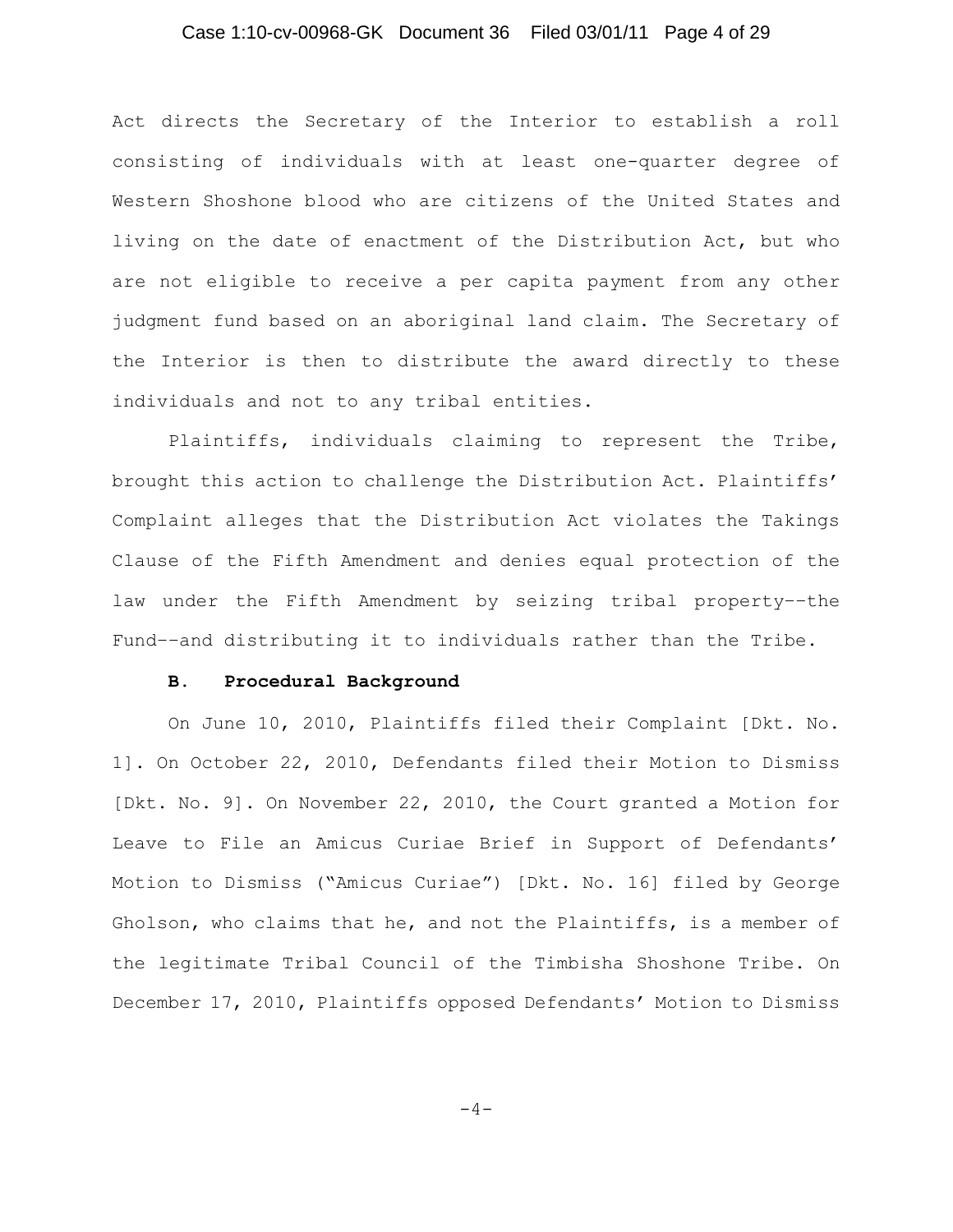### Case 1:10-cv-00968-GK Document 36 Filed 03/01/11 Page 5 of 29

[Dkt. No. 18]. On January 7, 2011, Defendants filed a Reply [Dkt. No. 23].

On January 5, 2011, prior to the filing of Defendants' Reply, Plaintiffs filed a Motion for Preliminary Injunction [Dkt. No. 21], asking the Court to preliminarily enjoin the first phase of distributions of the Fund, which Defendants indicated would occur sometime in February. On January 20, 2011, the Court heard oral argument on both the Motion for Preliminary Injunction and the Motion to Dismiss. After hearing argument, and for the reasons stated on the record in open court, the Court denied Plaintiff's Motion for Preliminary Injunction [Dkt. No. 26].

#### **II. STANDARD OF REVIEW**

Defendants ask the Court to dismiss Plaintiffs' claims under Rules  $12(b)(1)$  and  $12(b)(6)$ . Under Rule  $12(b)(1)$ , Plaintiffs bear the burden of proving by a preponderance of the evidence that the Court has subject matter jurisdiction. See Shuler v. U.S., 531 F.3d 930, 932 (D.C. Cir. 2008). In reviewing a motion to dismiss for lack of subject matter jurisdiction, the Court must accept as true all of the factual allegations set forth in the Complaint; however, such allegations "will bear closer scrutiny in resolving a 12(b)(1) motion than in resolving a 12(b)(6) motion for failure to state a claim." Wilbur v. CIA, 273 F. Supp. 2d 119, 122 (D.D.C. 2003)(citations and quotations omitted). The Court may rest its decision on its own resolution of disputed facts. Id.

$$
-5-
$$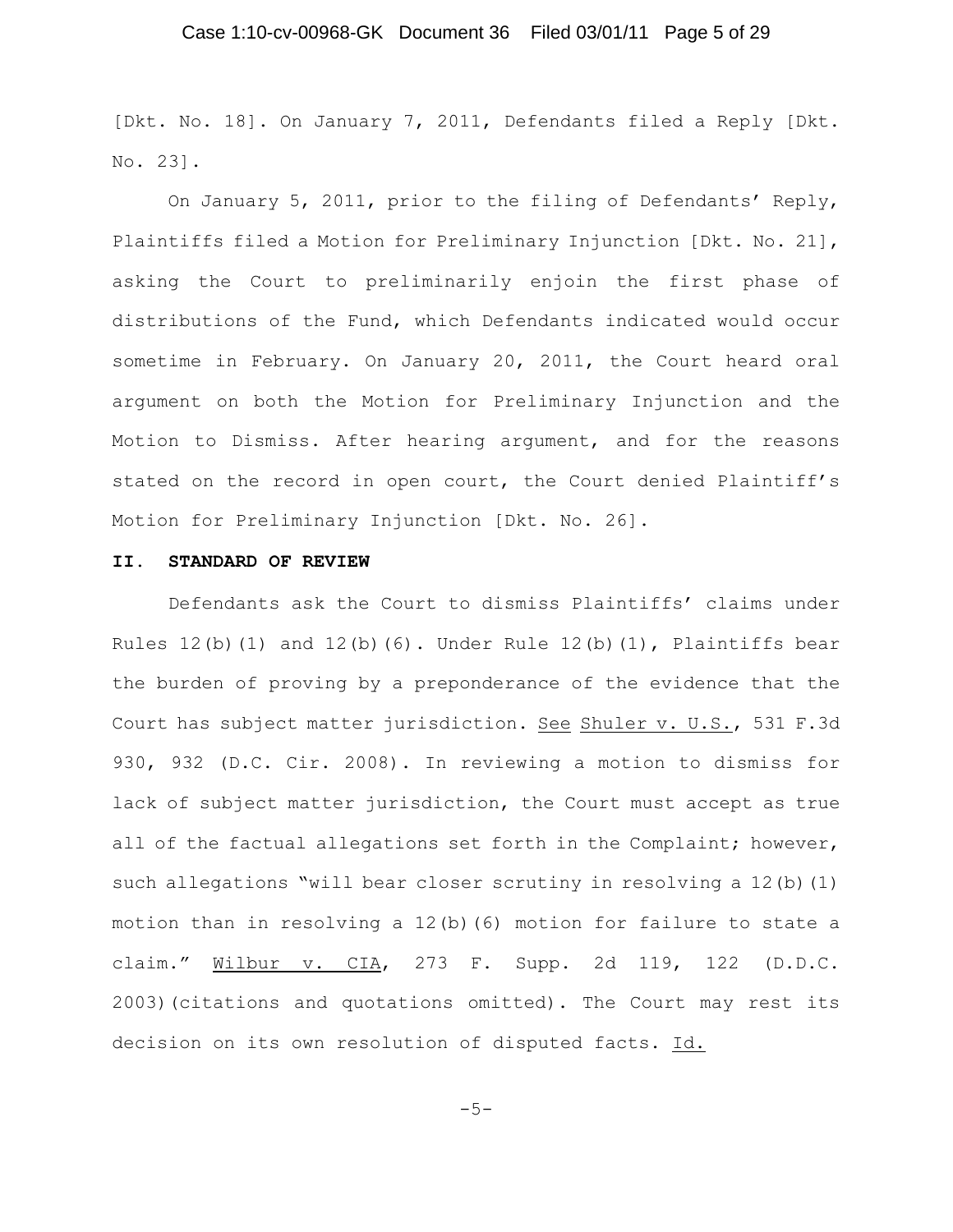# Case 1:10-cv-00968-GK Document 36 Filed 03/01/11 Page 6 of 29

To survive a motion to dismiss under Rule  $12(b)(6)$ , a plaintiff need only plead "enough facts to state a claim to relief that is plausible on its face" and to "nudge[ ] [his or her] claims across the line from conceivable to plausible." Bell Atl. Corp. v. Twombly, 550 U.S. 544, 570 (2007). "[O]nce a claim has been stated adequately, it may be supported by showing any set of facts consistent with the allegations in the complaint." Id. at 563. A complaint will not suffice, however, if it "tenders 'naked assertions' devoid of 'further factual enhancement.'" Ashcroft v. Iqbal, 129 S.Ct. 1937, 1948 (2009) (citing Twombly, 550 U.S. at 557).

Under the Twombly standard, a "court deciding a motion to dismiss must not make any judgment about the probability of the plaintiffs' success . . . must assume all the allegations in the complaint are true (even if doubtful in fact) . . . [and] must give the plaintiff the benefit of all reasonable inferences derived from the facts alleged." Aktieselskabet AF 21. November 2001 v. Fame Jeans Inc., 525 F.3d 8, 17 (D.C. Cir. 2008) (internal quotation marks and citations omitted).

### **III. ANALYSIS**

Defendants make a number arguments in favor of dismissal. Under Rule 12(b)(1), Defendants contend that Plaintiffs cannot establish jurisdiction because (1) Defendants have not waived sovereign immunity and (2) Plaintiffs' takings claim must be

-6-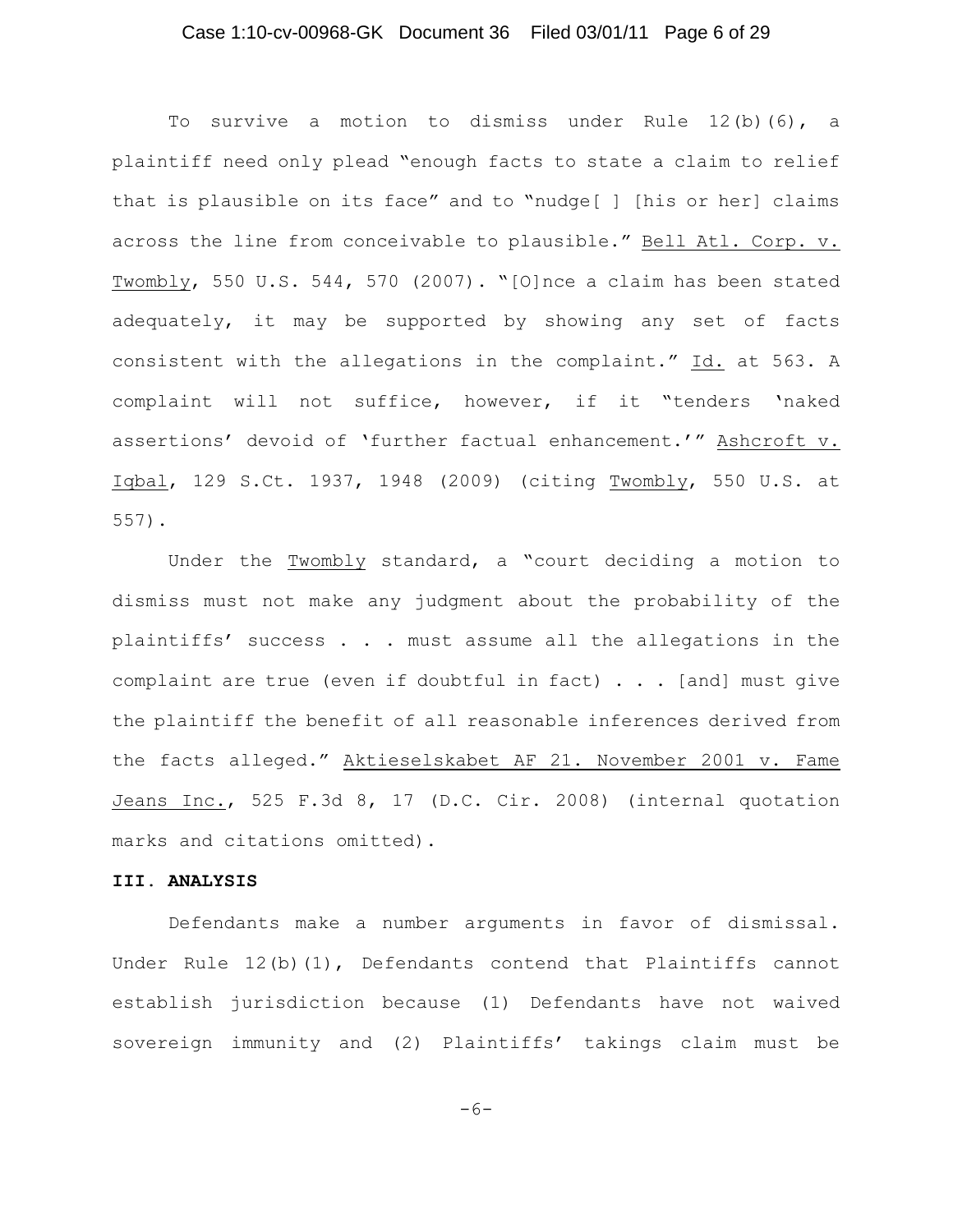## Case 1:10-cv-00968-GK Document 36 Filed 03/01/11 Page 7 of 29

brought in the Court of Federal Claims. Additionally, the Amicus Curiae brief submitted by George Gholson and endorsed by the Defendants in their Reply and at oral argument submits that, due to political strife within the Timbisha Shoshone Tribe, Plaintiffs lack standing to bring a lawsuit on behalf of the Tribe. Under Rule 12(b)(6), Defendants argue (1) that Plaintiffs have failed to make allegations supporting a claim against the Treasury Department and Secretary of the Treasury, (2) that Plaintiffs cannot set forth a property interest sufficient for a takings claim, and (3) that Plaintiffs have failed to state a claim for denial of equal protection. Each argument will be considered in turn.

### **A. Plaintiffs Have Made Sufficient Allegations to Survive a Motion to Dismiss Under Rule 12(b)(1)**

#### **1. Sovereign Immunity Does Not Bar Plaintiffs' Claims**

Defendants argue that Plaintiffs have failed to demonstrate that Defendants have waived their sovereign immunity. Defs.' Mot. 6. Defendants contend that 28 U.S.C. §§ 1331 and 1362, upon which Plaintiffs rely to invoke the jurisdiction of this Court, do not waive the United States' sovereign immunity. Id. at 5-6; see Compl. ¶ 2. Plaintiffs respond that sovereign immunity does not bar suits for specific relief against the government where the challenged official action is alleged to be unconstitutional, and that Section 702 of the Administrative Procedure Act ("APA"), 5 U.S.C. § 702, has effected a waiver of sovereign immunity in cases alleging unconstitutional agency action. Pls.' Opp'n 2-5.

-7-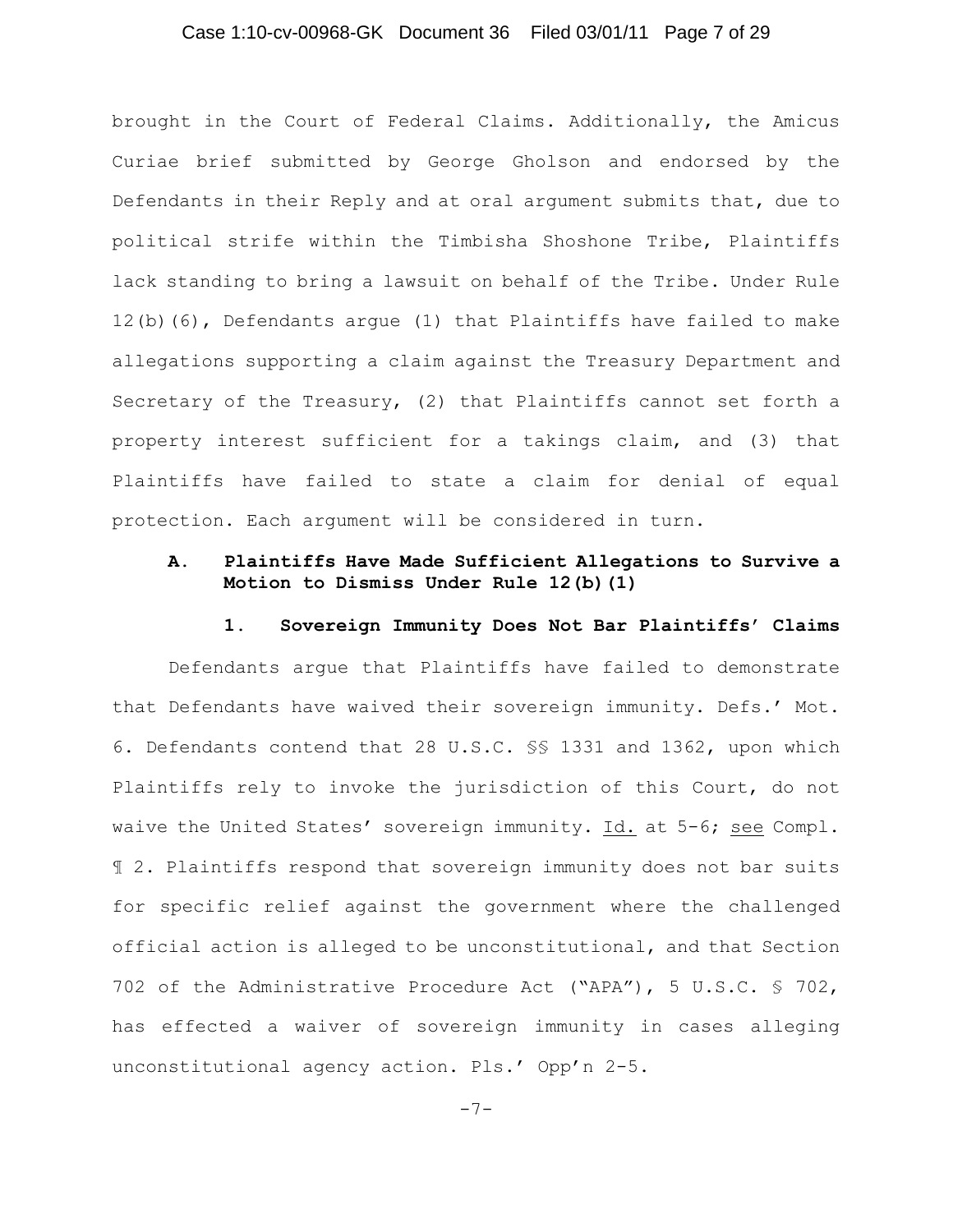## Case 1:10-cv-00968-GK Document 36 Filed 03/01/11 Page 8 of 29

Although Defendants are of course correct that suits against the United States are barred absent a waiver of sovereign immunity, it is clear that sovereign immunity does not apply to a claim seeking specific relief "in which the statute or order conferring power upon the officer to take action in the sovereign's name is claimed to be unconstitutional." Larson v. Domestic & Foreign Commerce Corp., 337 U.S. 682, 690 (1949); see also Clark v. Library of Congress, 750 F.2d 89, 102 (D.C. Cir. 1984) ("It is well-established that sovereign immunity does not bar suits for specific relief against government officials where the challenged actions of the officials are alleged to be unconstitutional or beyond statutory authority.").

Defendants attempt to limit Larson on the ground that "Larson and its prodigy [sic] concern ultra vires actions on the part of government officials." Defs.' Reply 3. Defendants plainly misread Larson. The Supreme Court specifically listed (1) cases involving ultra vires actions by a government officer as well as (2) cases alleging unconstitutional actions taken by a government officer as separate examples of cases in which no waiver of sovereign immunity is required. Larson, 337 U.S. at 689-90. The Supreme Court stated that "[t]hese two types have frequently been recognized by this Court as the only ones in which a restraint may be obtained against the conduct of Government officials." Id. at 690. Indeed, the Supreme Court noted that, in the case of action taken pursuant to

-8-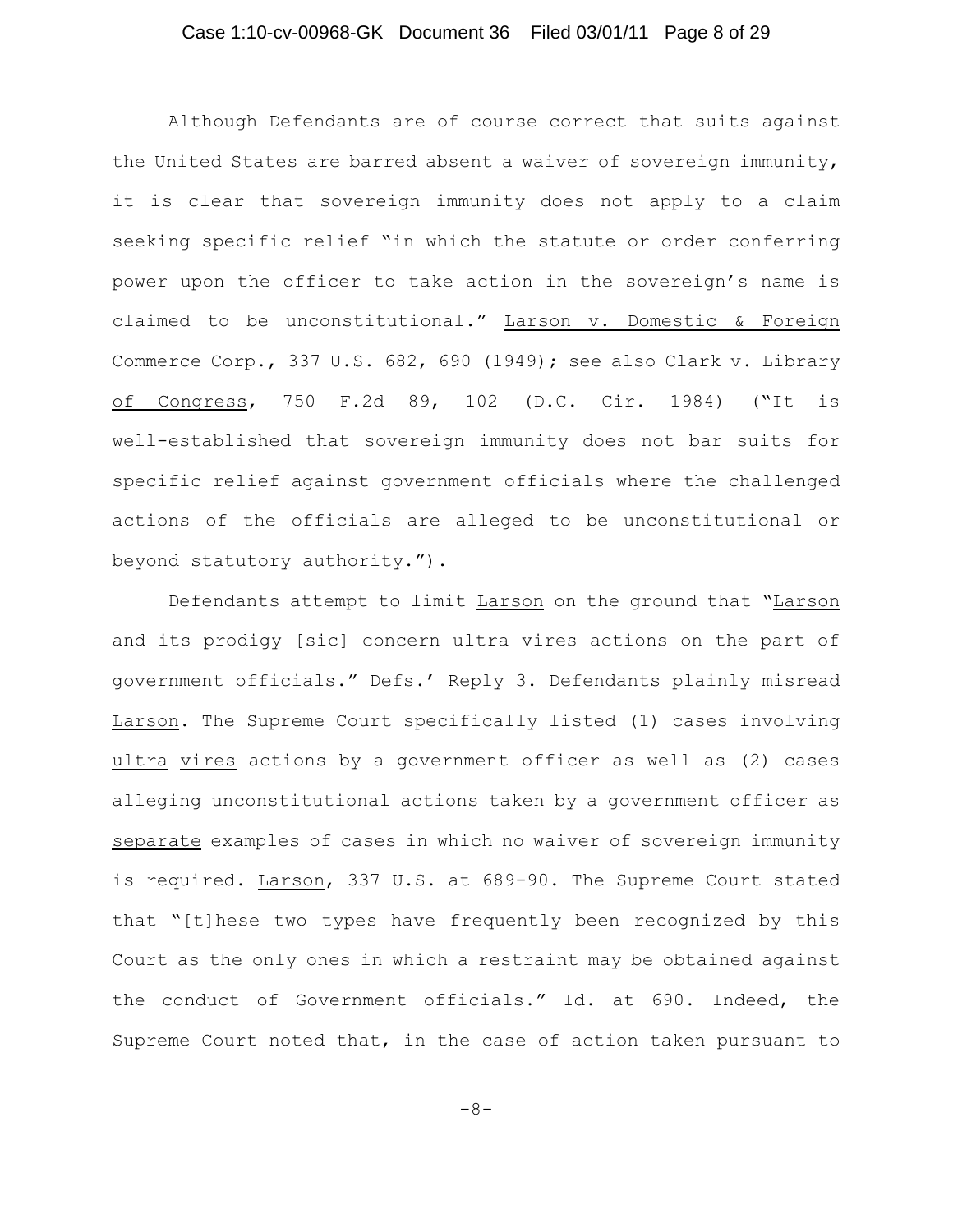### Case 1:10-cv-00968-GK Document 36 Filed 03/01/11 Page 9 of 29

an unconstitutional statute, "the conduct against which specific relief is sought is beyond the officer's powers and is, therefore, not the conduct of the sovereign. The only difference [from an ultra vires claim] is that in this case the power has been conferred in form but the grant is lacking in substance because of its constitutional invalidity." Id.

In addition, our Court of Appeals has consistently ruled that in cases seeking specific, non-monetary relief the "APA's waiver of sovereign immunity applies to any suit whether under the APA or not." Trudeau v. FTC, 456 F.3d 178, 186 (permitting suit against the FTC under 28 U.S.C. § 1331) (D.C. Cir. 2006) (quoting Chamber of Commerce v. Reich, 74 F.3d 1322, 1328 (D.C. Cir. 1996)) (internal quotations omitted); Clark, 750 F.2d at 102 ("[T]he 1976 amendments to  $S$  702 . . . eliminated the sovereign immunity defense in virtually all actions for non-monetary relief against a U.S. agency or officer acting in an official capacity.").

Although Plaintiffs do rely on 28 U.S.C. §§ 1331 and 1362 to invoke this Court's jurisdiction, rather than Section 702 of the APA, Plaintiffs also clearly allege that the actions to be taken by the Defendants under the Distribution Act will constitute agency action pursuant to an unconstitutional statute. See Compl. ¶¶ 43, 50.

 $-9-$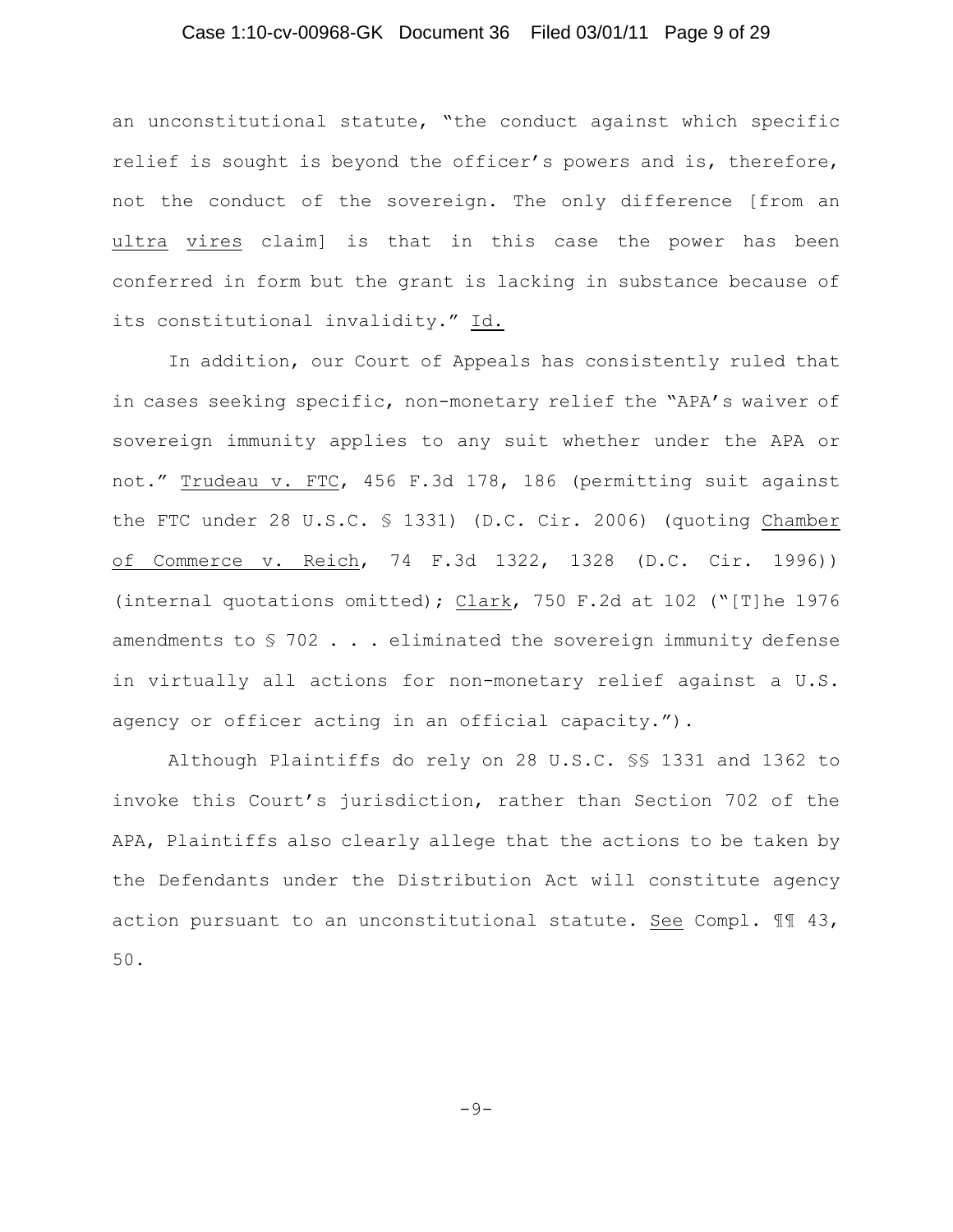## Case 1:10-cv-00968-GK Document 36 Filed 03/01/11 Page 10 of 29

In sum, Plaintiffs' suit is not barred by sovereign immunity under Larson, 337 U.S. at 690, and sovereign immunity has been specifically waived in Section 702 of the APA.

### **2. This Court Has Jurisdiction over the Takings Claim**

Defendants next argue that this Court does not have jurisdiction over Plaintiffs' takings claim. Defs.' Mot. 8. Defendants rely on the Tucker Act, 28 U.S.C. § 1491(a), which vests jurisdiction in the United States Court of Federal Claims over suits seeking monetary compensation from the United States under the Constitution, including takings claims under the Fifth Amendment. See Ry. Labor Execs.' Ass'n v. United States, 987 F.2d 806, 815-16 (D.C. Cir. 1993) ("the Federal Claims Court's jurisdiction in such cases is exclusive.").

Nonetheless, as the Plaintiffs have pointed out, the Supreme Court has held that "'the presumption of the Tucker Act availability must be reversed where the challenged statute, rather than burdening real or physical property, requires a direct transfer of funds' mandated by the Government." Eastern Enterprises v. Apfel, 524 U.S. 498, 521 (1998)(quoting In re Chateaugay Corp., 53 F.3d 478, 493 (2d Cir. 1995)). The Supreme Court explained that requiring Plaintiffs seeking equitable relief––i.e., as in this, case a declaratory judgment and permanent injunction--barring the government from distributing funds to wait until that money is actually disbursed in order to pursue Tucker Act remedies for

 $-10-$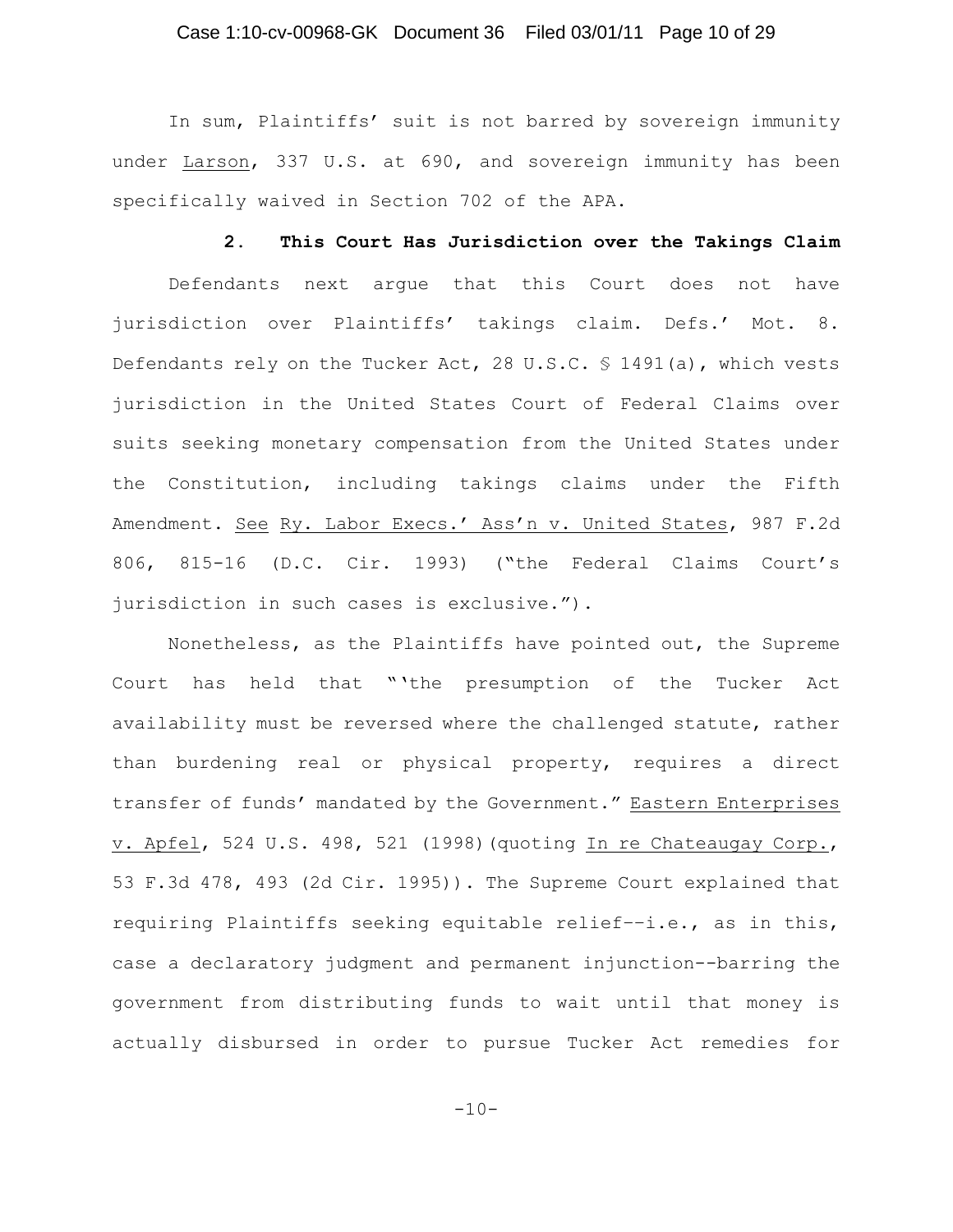### Case 1:10-cv-00968-GK Document 36 Filed 03/01/11 Page 11 of 29

compensation "'would entail an utterly pointless set of activities.'" Eastern Enterprises, 524 U.S. at 521 (quoting Student Loan Mktg. Ass'n v. Riley, 104 F.2d 397, 401 (D.C. Cir. 1997). Consequently, the Supreme Court ruled that "it is within the district courts' power to award such equitable relief." Id. at 522. Hence, Plaintiffs' claim seeking to enjoin distribution of the Fund may be brought in this Court rather than the Court of Federal Claims.

### **3. Plaintiffs Have Made Sufficient Allegations Regarding Standing to Survive a Motion to Dismiss Under Rule 12(b)(1)**

Finally, Defendants submit that these Plaintiffs do not, in fact, represent the Timbisha Shoshone Tribe and therefore have no standing to advance a claim on behalf of the Tribe. This argument was first presented by George Gholson in his amicus curiae brief. According to Mr. Gholson, the Timbisha Shoshone Tribe is currently embroiled in an internal political dispute, with two factions each claiming to be the legitimate Tribal Council of the Timbisha Shoshone. As a result, the Bureau of Indian Affairs currently recognizes no Tribal Council for the Timbisha Shoshone. Amicus Curiae 1-2.

Defendants argue that Plaintiffs have not sufficiently demonstrated that they represent the Tribe in an official capacity. Therefore, Defendants argue, Plaintiffs' case must be dismissed

-11-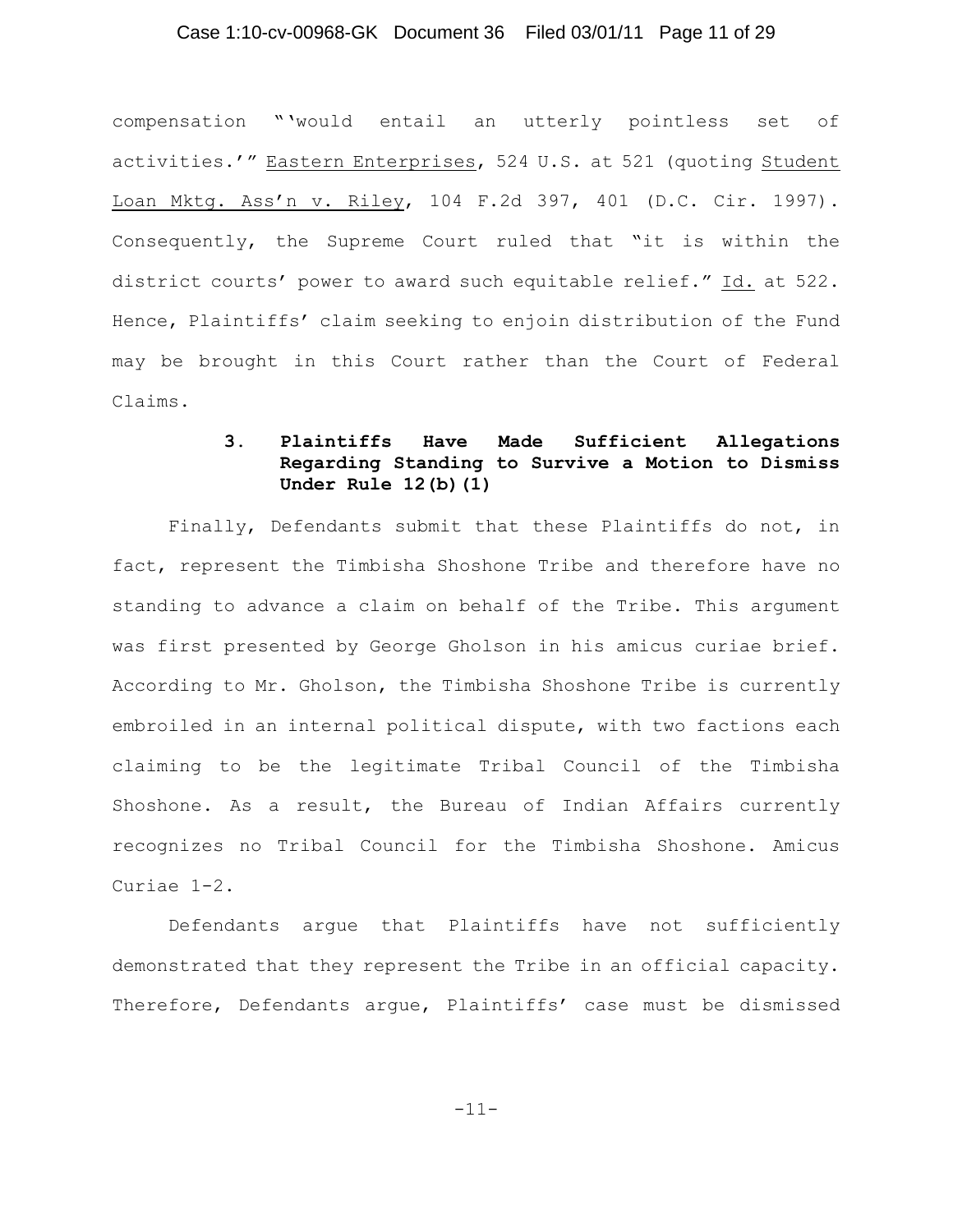### Case 1:10-cv-00968-GK Document 36 Filed 03/01/11 Page 12 of 29

because they have no standing as individuals to assert an injury suffered by the Tribe.<sup>3</sup>

The "irreducible constitutional minimum" of standing requires plaintiffs to demonstrate (1) that they have suffered an "injury in fact," (2) that there is "a causal connection between the injury and the conduct complained of," and (3) that it is "likely, as opposed to merely speculative, that the injury will be redressed by a favorable decision." Lujan v. Defenders of Wildlife, 504 U.S. 555, 560 (1992) (internal quotations omitted); Shays et al. v. F.E.C., 414 F.3d 76, 83 (D.C. Cir. 2005). In addition to the constitutional requirements for standing, plaintiffs must satisfy the prudential limitations, including assertion of their "own legal rights and interests, and cannot rest [their] claim to relief on the legal rights or interests of third parties." Valley Forge Christian Coll. v. Ams. United for Separation of Church and State, Inc., 454 U.S. 464, 474 (1982) (quoting Warth v. Seldin, 422 U.S. 490, 499 (1975)) (internal quotations omitted).

Defendants argue that because the BIA does not recognize them as representatives of the Tribe, Plaintiffs are merely individuals attempting to vindicate tribal rights. Defs.' Opp'n to Pls.' PI Mot. 9. Defendants claim that, without BIA recognition, "Plaintiffs

Plaintiffs have conceded that "[a]ll of the individual 3 Plaintiffs sue only on behalf of the Tribe, not on their own behalf as individual members of the Tribe." Pls.' Reply in Support of Mot. for PI 7 [Dkt. No. 25].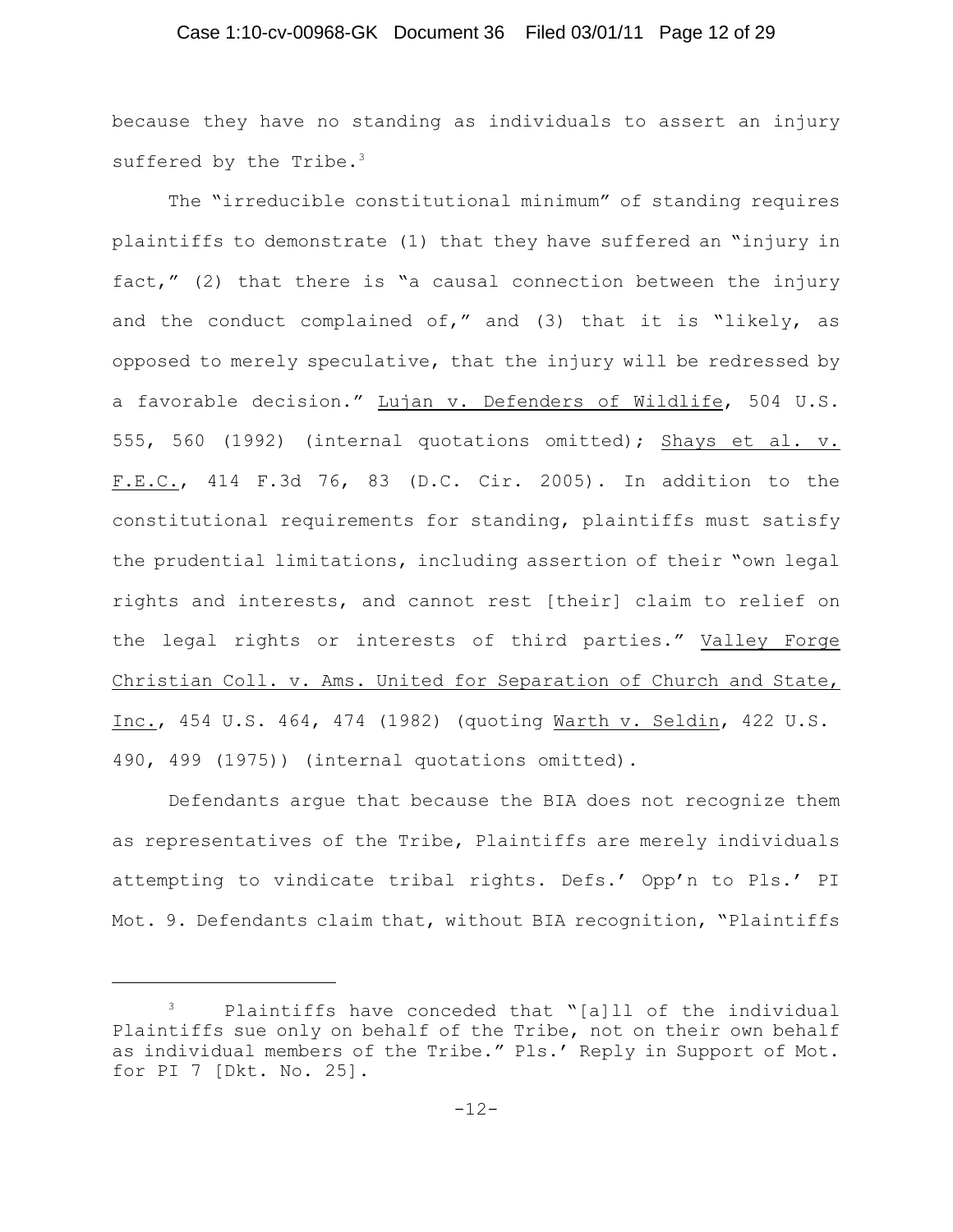### Case 1:10-cv-00968-GK Document 36 Filed 03/01/11 Page 13 of 29

cannot bring claims on behalf of the Timbisha" because "tribal members lack standing to protect a tribe's rights." Id. At least one court has agreed with the government and held that individual members have no standing to claim an injury on behalf of the tribe. See Hackford v. Babbitt, 14 F.3d 1457, 1466 (10th Cir. 1994) (holding that prudential limitations bar a plaintiff from claiming an injury to an indivisible tribal asset); see also James v. Watt, 716 F.2d 71, 72 (1st Cir. 1983) (noting that individual Indians have no cause of action under the Indian Nonintercourse Act because the Nonintercourse Act was designed to protect the land rights only of tribes).

However, Defendants fail to provide legal support for their theory that standing to represent tribal interests is premised on BIA recognition. Importantly, Defendants misread Golden Hill Paugussett Tribe of Indians v. Weicker, 39 F.3d 51, 58 (2d Cir. 1994) ("Golden Hill Tribe"), the principal case on which they rely in their Opposition to Plaintiffs' Motion for Preliminary Injunction. See Defs.' Opp'n to Pls.' PI Mot. 9.

Critically, the Second Circuit held that the plaintiff successfully pled standing as an Indian tribe despite lack of recognition by the BIA. Golden Hill Tribe, 39 F.3d at 58. The court relied on the plaintiff's allegations that it represented an Indian tribe, and not on the absence of a BIA determination, in assessing standing at the motion to dismiss stage. Id. at 58-59. Thus, Golden

-13-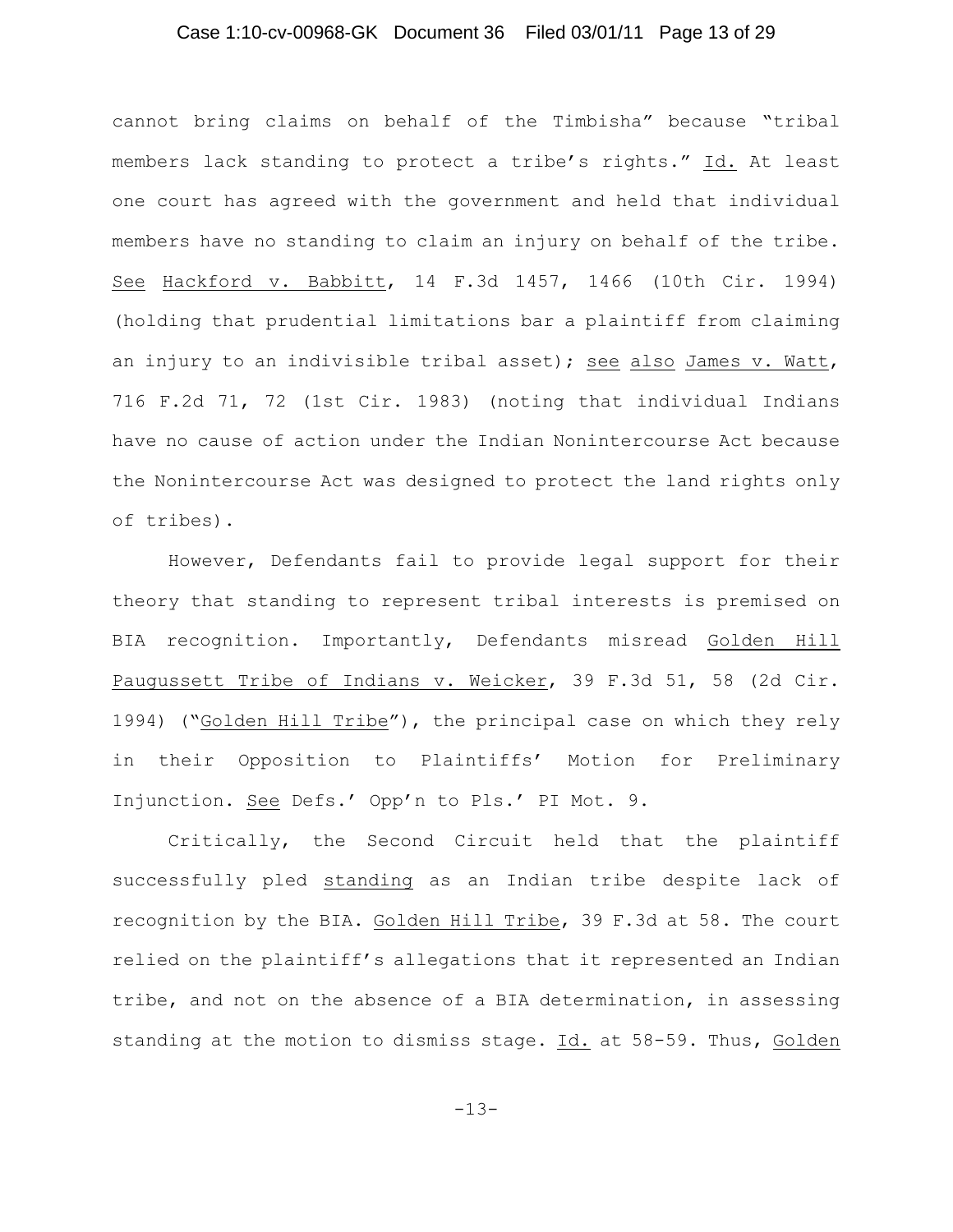### Case 1:10-cv-00968-GK Document 36 Filed 03/01/11 Page 14 of 29

Hill Tribe supports Plaintiffs', rather than Defendants', position, since the Second Circuit permitted a plaintiff lacking any BIA recognition of tribal status to satisfy the requirements of standing simply "by declaring that it is an Indian tribe." Id. at 58.

Defendants' conclusion that Golden Hill Tribe held that plaintiffs could not establish standing because "members could not assert [the] tribe's claim to land" is simply wrong. Defs.' Opp'n to Pls.' PI Mot. 10. Although the Second Circuit remanded the case with instructions to stay the proceedings "pending the BIA's consideration of Golden Hill's claim for tribal recognition," those instructions did not relate to the standing inquiry. Golden Hill Tribe, 39 F.3d at 61. Rather, the Second Circuit ordered the stay under the doctrine of primary jurisdiction. Id. at 58. Unlike this case, Golden Hill Tribe involved a claim under the Nonintercourse Act,<sup>4</sup> which requires plaintiffs to prove tribal status. See id. at 59. The Second Circuit held that "the BIA is better qualified by virtue of its knowledge and experience to determine at the outset whether Golden Hill meets the criteria for tribal status." Id. at 60. In other words, the Second Circuit deferred to the judgment of

 $4$  The Nonintercourse Act provides, "No purchase, grant, lease, or other conveyance of lands, or of any title or claim thereto, from any Indian nation or tribe of Indians, shall be of any validity in law or equity, unless the same be made by treaty or convention entered into pursuant to the Constitution." 25 U.S.C. § 177 (1988).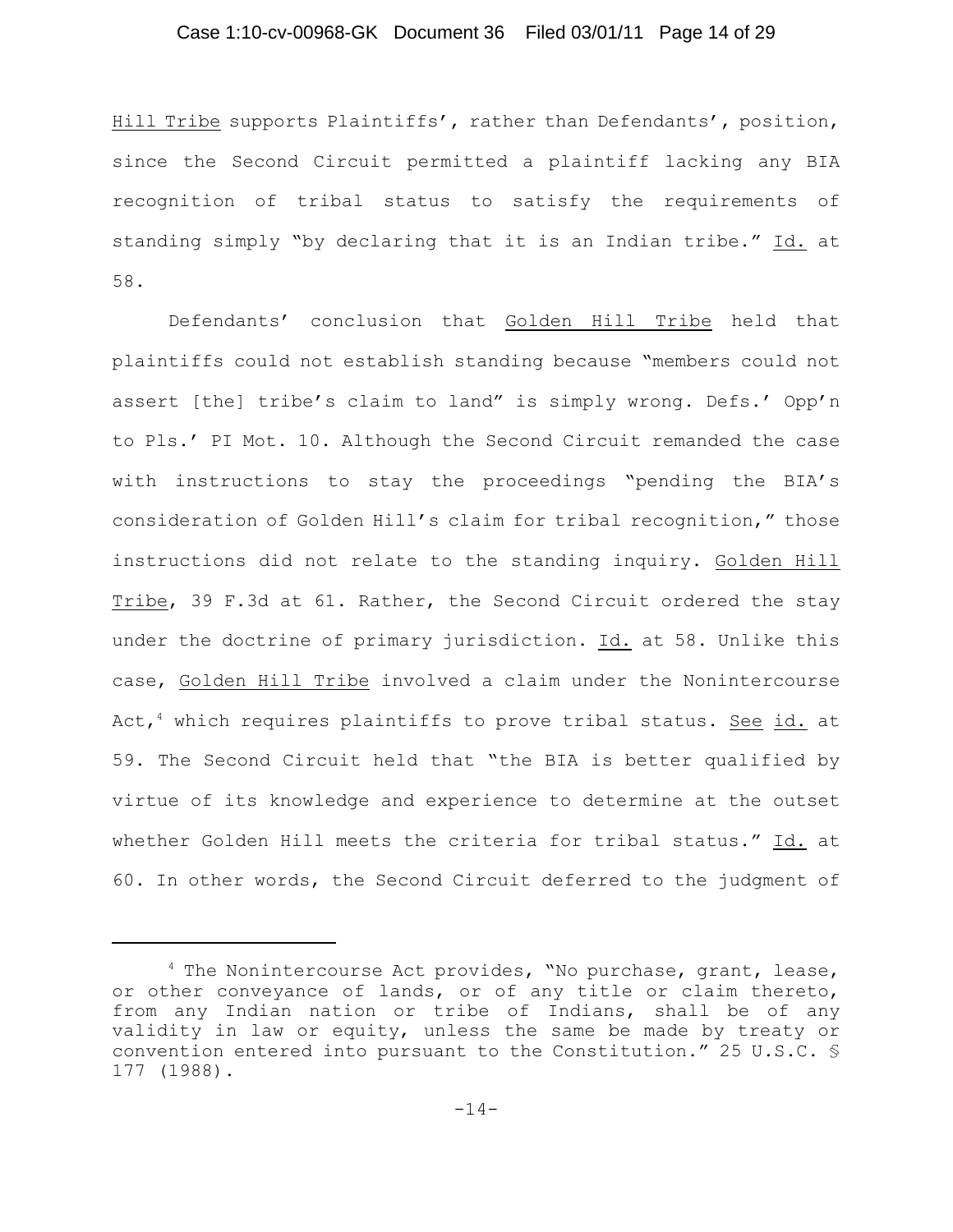## Case 1:10-cv-00968-GK Document 36 Filed 03/01/11 Page 15 of 29

the BIA for determining tribal status under the Nonintercourse Act––an issue irrelevant to standing. See id. at 58-61.

As the Supreme Court has held, "[a]t the pleading stage, general factual allegations of injury resulting from the defendant's conduct may suffice, for on a motion to dismiss we presume that general allegations embrace those specific facts that are necessary to support the claim." Lujan, 504 U.S. at 561 (internal quotations omitted). Here, Plaintiffs have alleged that they are members of the governing Tribal Council of the Timbisha Shoshone. Compl. ¶¶ 4-10. The Court must accept that allegation as true for purposes of a Motion to Dismiss. Such allegations are sufficient to survive a motion to dismiss for lack of standing under Rule 12(b)(1).

### **B. Plaintiffs Have Failed to State a Claim for Relief Under Rule 12(b)(6)**

## **1. Plaintiffs Have Failed to State a Claim Against the Department of Treasury and the Secretary of the Treasury**

As a preliminary matter, Defendants argue that Plaintiffs' "allegations are insufficient to find that Plaintiffs have stated a viable claim against the Treasury Department and the Secretary of Treasury." Defs.' Mot. 7. Defendants observe that "Plaintiffs fail to identify any action that the Treasury Department or the Secretary of the Treasury have taken or will take under the Distribution Act." Id. Plaintiffs protest that injunctive relief must be granted against the Treasury Department and Secretary of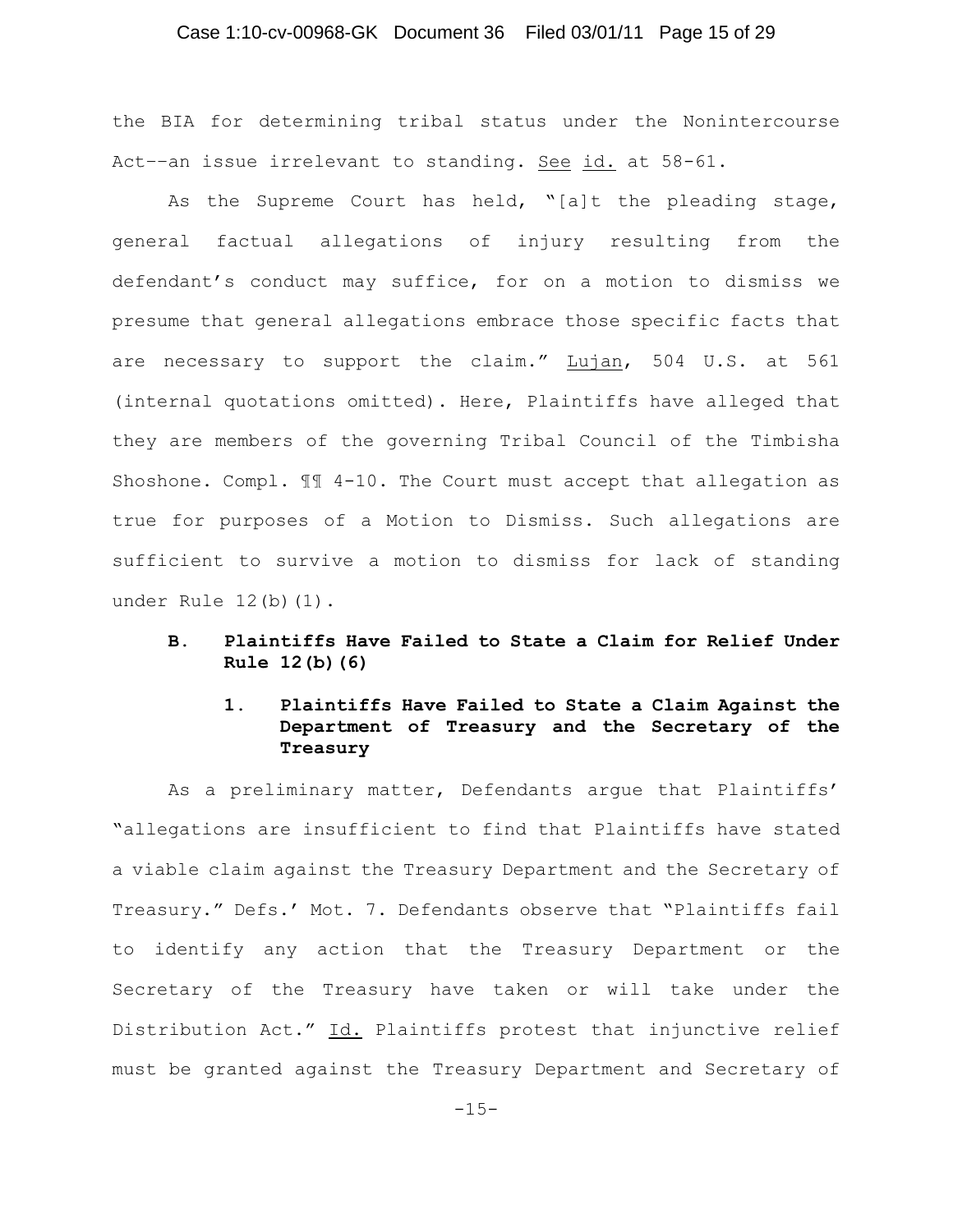### Case 1:10-cv-00968-GK Document 36 Filed 03/01/11 Page 16 of 29

the Treasury because "[i]t can be inferred that, even though the Distribution Act refers to distribution of the funds by the Secretary of Interior, the Secretary of the Treasury and Department of the Treasury will play a necessary role in the administration of the distribution, because they have actual custody of the funds." Pls.' Opp'n 37-38.

As Defendants note, the sole allegation made specifically against Secretary Geithner is that he is sued in his official capacity as Secretary of the Treasury. Compl. ¶ 13. The sole allegation made specifically against the Treasury Department is that it "is named as a Defendant, because the fund of money is now held in an account in the United States Treasury." Id. at  $\mathbb I$  14.

The Distribution Act mandates that the Secretary of the Interior "shall make a per capita distribution of 100 percent of the Western Shoshone judgment funds," and, significantly, makes no mention of the Treasury Department or Secretary. 118 Stat. 805, § 3(4)(c)(1). Even with "the benefit of all reasonable inferences derived from the facts alleged," there is no allegation that the Treasury Department or the Secretary of the Treasury is required or authorized to take any action under the Distribution Act.<sup>5</sup>

 $5$  As noted above, the Distribution Act only calls for the Secretary of the Interior to distribute the Fund. Therefore, to the extent Treasury would take any action relating to the Fund, it would be at the direction of the Secretary of the Interior. In practical terms, then, an injunction against the Secretary of the Interior would suffice to remedy Plaintiffs' alleged harm.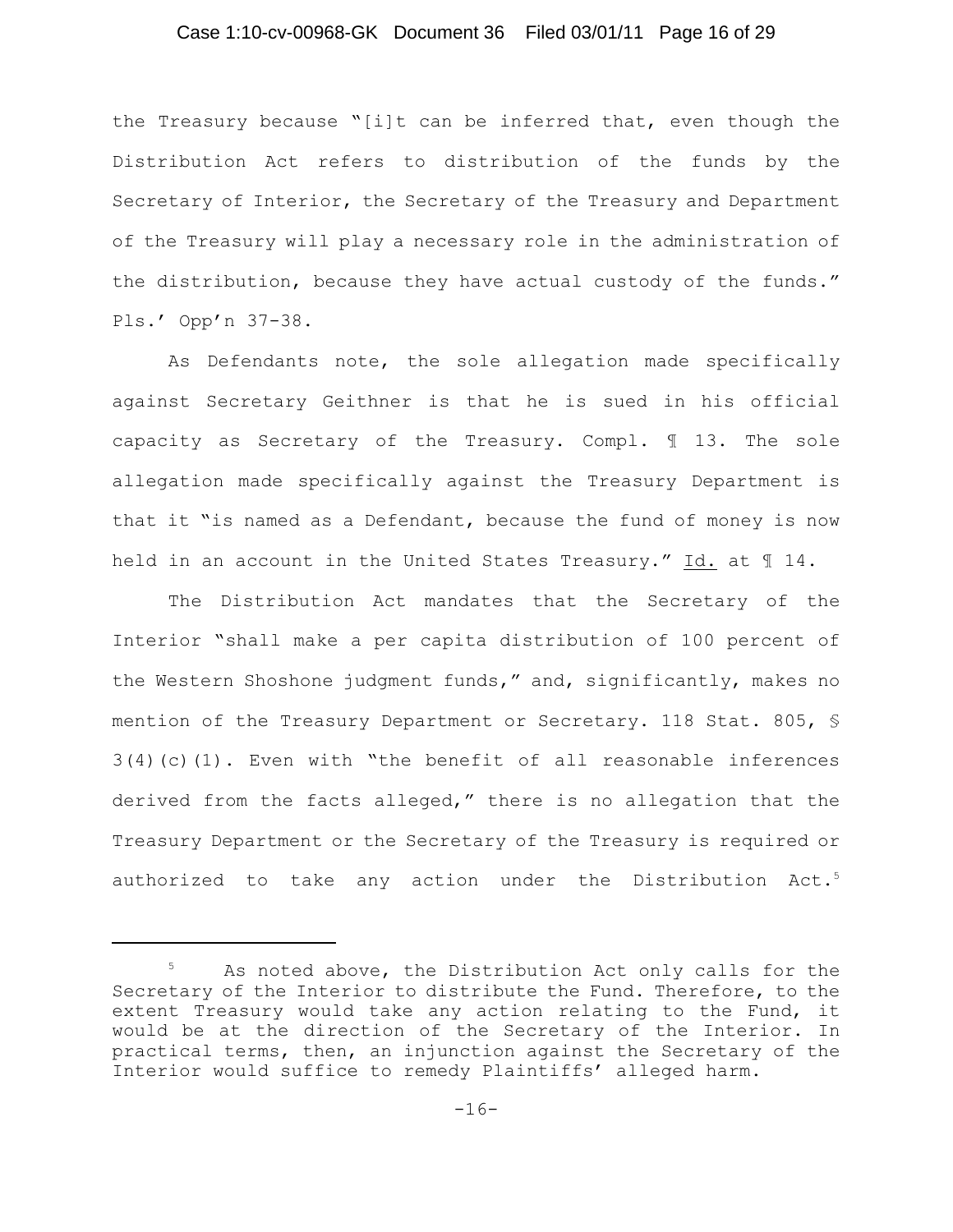Aktieselskabet AF 21. November 2001, 525 F.3d at 17. Therefore, Plaintiffs have failed to allege a claim upon which relief can be granted against the Treasury Department or the Secretary of the Treasury.

### **2. Plaintiffs Have Failed to State a Claim Under the Takings Clause**

The core of Plaintiffs' takings claim is that the Fund is the property of the tribes that make up that Western Shoshone Identifiable Group and not of individual Western Shoshone Indians. Plaintiffs argue that the ICC provided relief for the taking of the Tribe's communal property. Therefore, according to the Plaintiffs, distributing the Fund to individual Western Shoshones would be an unconstitutional taking of tribal property under the Fifth Amendment. Pls.' Opp'n 15-18. Defendants argue that no property right in ICC awards vests in any entity or individual until the award is actually distributed. Defs.' Mot. 11-12.

In order to make out a claim under the Takings Clause of the Fifth Amendment, Plaintiffs must "show that the government, by some specific action, took a private property interest for a public use without just compensation." Adams v. United States, 391 F.3d 1212, 1218 (Fed. Cir. 2004) (citing Hodel v. Va. Surface Mining & Reclamation Ass'n, 452 U.S. 264, 294 (1981)). Therefore, Plaintiffs must allege a "cognizable property interest" to state a claim. Adams, 391 F.3d at 1218.

-17-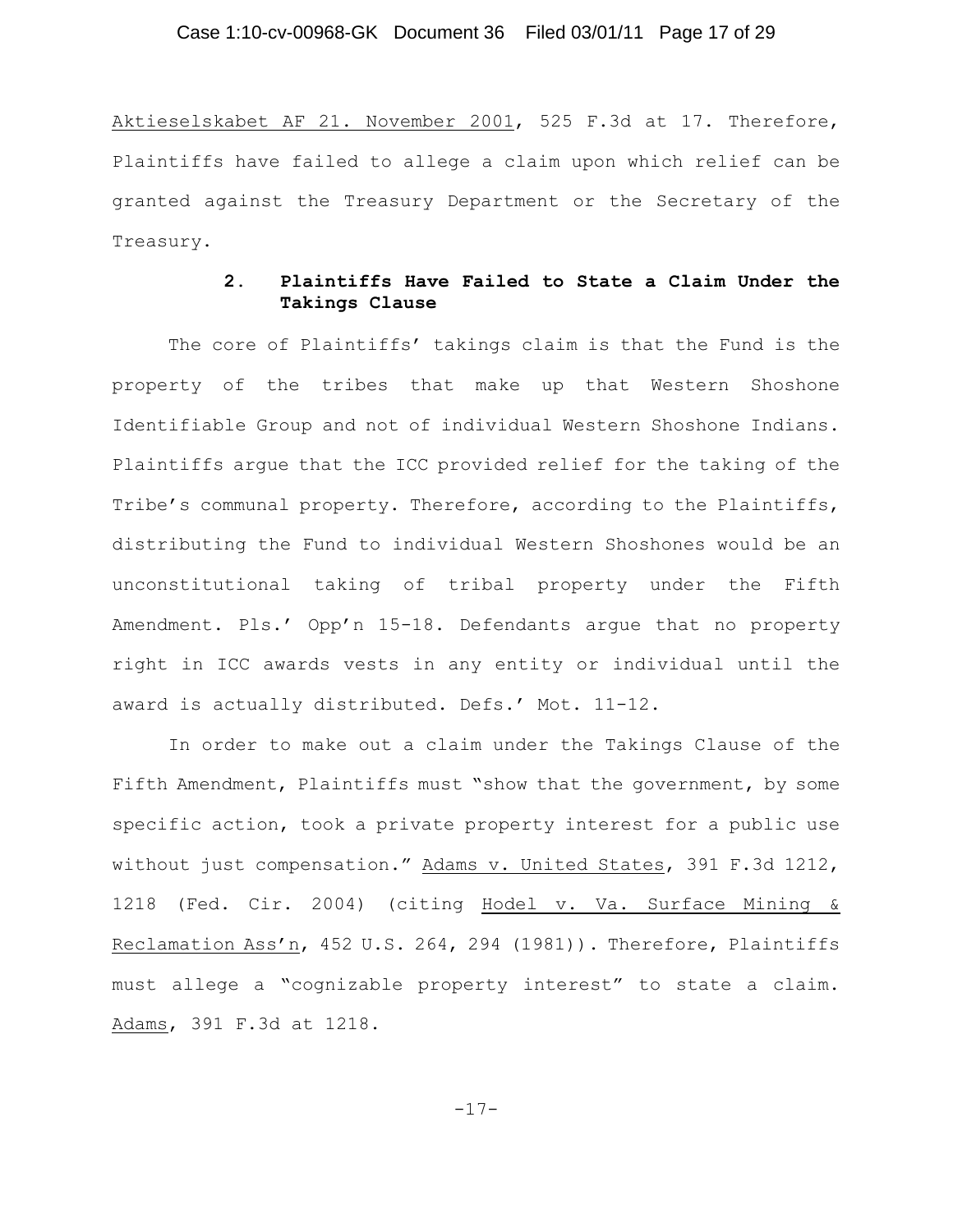### Case 1:10-cv-00968-GK Document 36 Filed 03/01/11 Page 18 of 29

Plaintiffs contend that the Tribe obtained an ownership interest in the Fund as soon as the money was deposited in the Fund account pursuant to the ICC decision. Pls.' Opp'n 18-19. Plaintiffs rely on United States v. Dann, which held that "payment" extinguishing aboriginal title to the land at issue in the ICC decision occurred at the time the money was deposited into the Fund account. 470 U.S. 48, 50 (1985) ("Once the money was deposited into the trust account, payment was effected."). $6$ 

Nonetheless, there is a great deal of authority indicating that no individual or entity possesses a property interest in an ICC judgment fund until that fund has actually been distributed. In particular, Defendants rely on LeBeau v. United States, 474 F.3d 1334 (Fed. Cir. 2007), decided long after Dann. LeBeau considered a claim for money damages by certain lineal descendants of a tribe because of the Government's failure to timely distribute judgment funds. Id. at 1336. The Federal Circuit explained that "[i]f the descendants' rights in the Judgment Fund had vested (that is, the lineal descendants had already received their distribution), Congress could not have deprived them of their share of the

 $6$  Plaintiffs also cite to a decision of the Court of Federal Claims finding that, in a suit claiming a breach of fiduciary duty by the Government regarding this particular Fund, "the 2004 Distribution Act has no effect whatsoever on the beneficial interests of the Tribal Plaintiffs in the Western Shoshone tribal trust funds held by the Government." Western Shoshone Identifiable Group v. United States, No. 1:06-cv-00896-EJD (Fed. Cl. Nov. 24, 2009). The Court did not find this ruling helpful.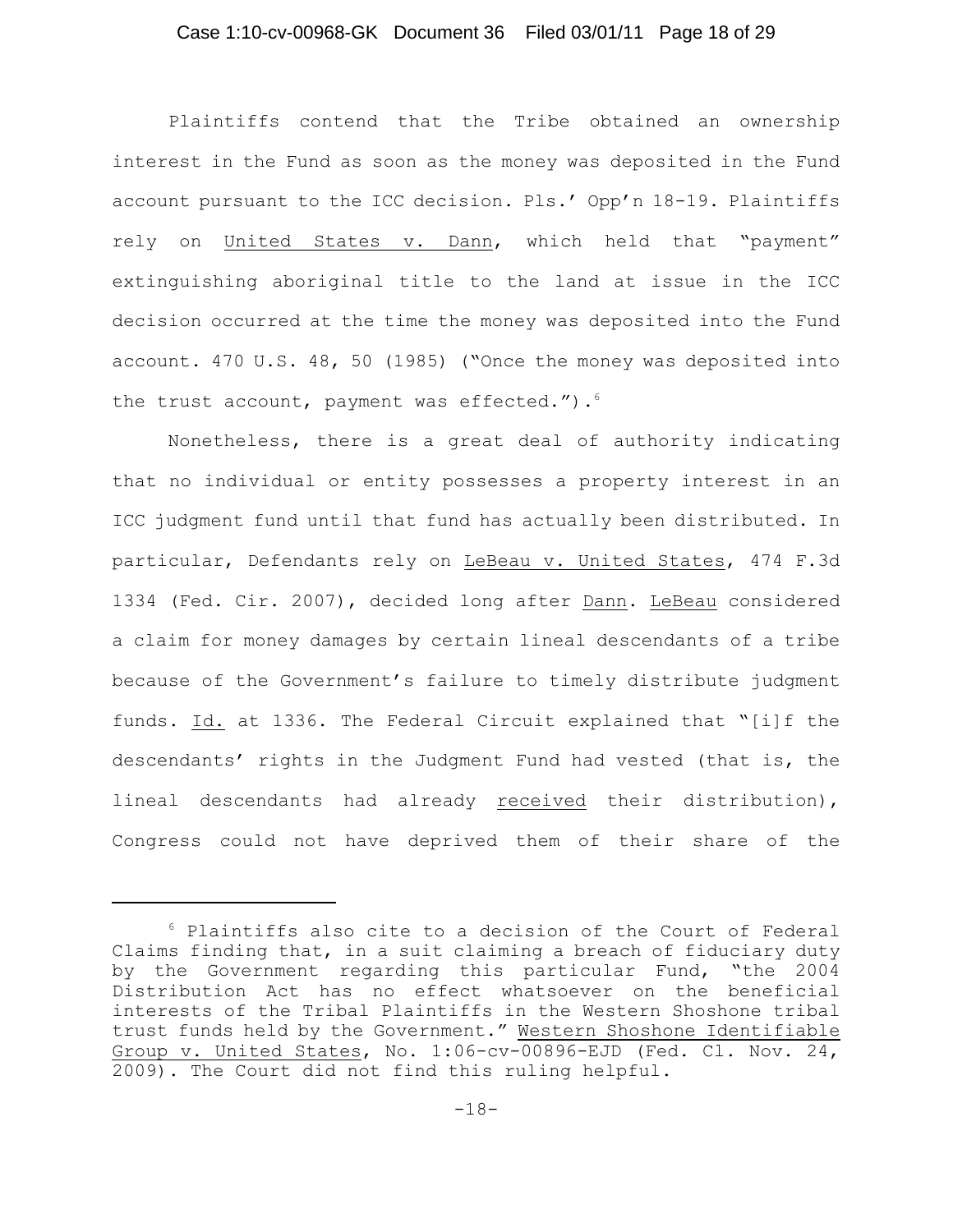### Case 1:10-cv-00968-GK Document 36 Filed 03/01/11 Page 19 of 29

Judgment Fund without damages consequences under either a breachof-trust claim or a takings claim." Id. at 1342 (emphasis added). The court went on to say that the "lineal descendants' right to their per capita share of the Judgment Fund was always subject to modification by Congress until distribution of their share occurred, which would vest the lineal descendants' rights in the Judgment Fund." Id. at 1343. Therefore, the court reasoned, Congress was free to reallocate the share of the judgment fund at issue in that case at any time prior to distribution "because the lineal descendants never acquired vested rights in their share of the Judgment Fund." Id. In short, the Federal Circuit, whose rulings bind this Court, held that no one can claim a vested property interest in an ICC judgment fund until distribution of the award.<sup>7</sup>

This result is in accord with the significant body of law concerning Congress's plenary power over Indian property and especially the distribution of ICC judgment funds. The Supreme Court has emphasized Congress's "traditional broad authority over the management and distribution of lands and property held by recognized tribes, an authority drawn both explicitly and implicitly from the Constitution itself" and has noted that "[t]his authority of Congress to control tribal assets has been termed 'one

 $\frac{7}{10}$  Interestingly, the LeBeau opinion makes no mention of Dann.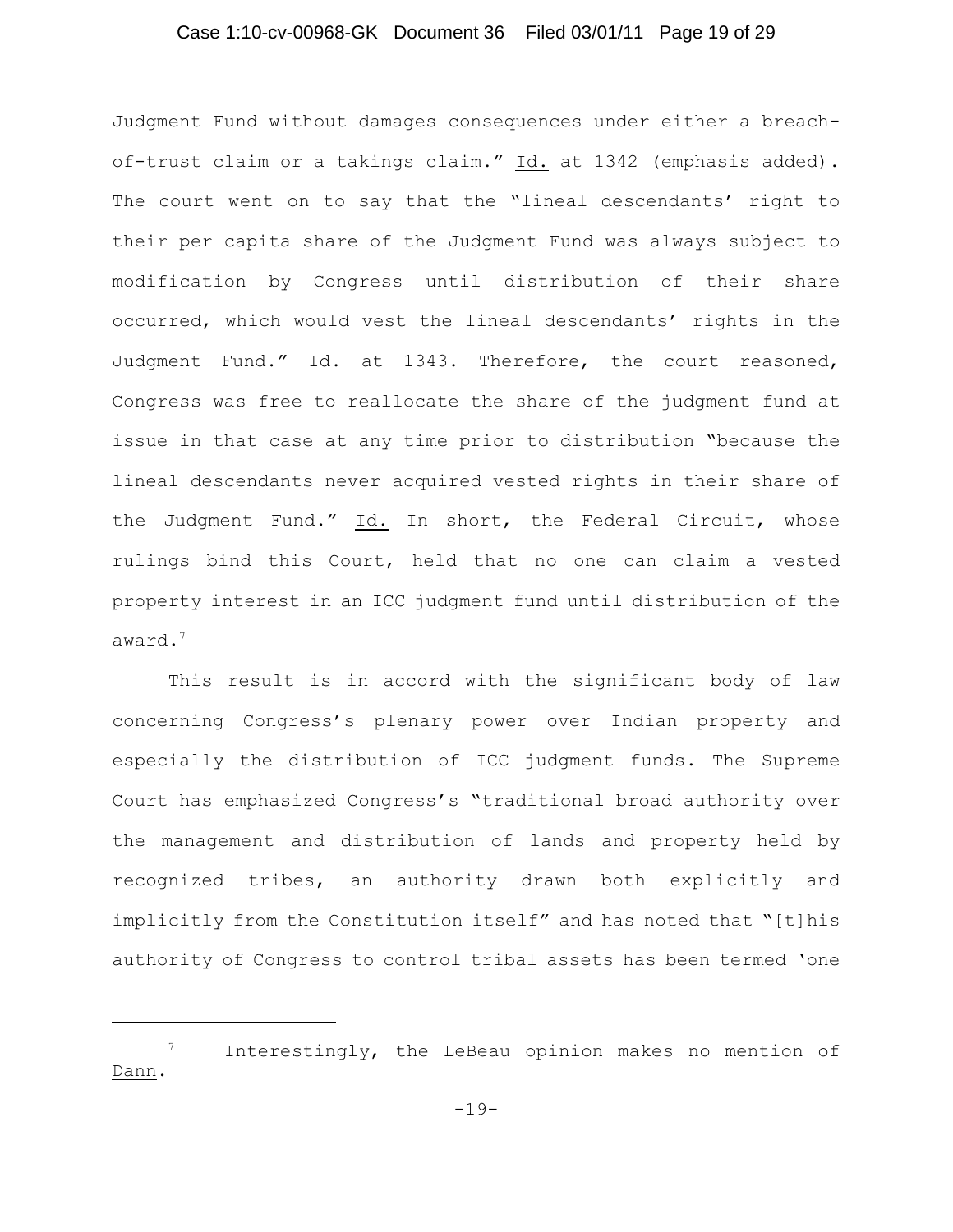### Case 1:10-cv-00968-GK Document 36 Filed 03/01/11 Page 20 of 29

of the most fundamental expressions, if not the major expression, of the constitutional power of Congress over Indian affairs.'" Del. Tribal Bus. Comm. v. Weeks, 430 U.S. 73, 85-86 (1977) (quoting F. Cohen, Handbook of Federal Indian Law 94, 97 (1942)).

In light of these pronouncements, the Supreme Court has held that the appropriate standard of judicial review for acts distributing tribal funds "ordinarily requires the judiciary to defer to congressional determination of what is the best or most efficient use for which tribal funds should be employed" and a legislative judgment "should not be disturbed as long as the special treatment can be tied rationally to the fulfillment of Congress' unique obligation toward the Indians." Id. at 85 (internal quotations omitted). Elsewhere, the Supreme Court has "recognized the wideranging congressional power to alter allotment plans until those plans are executed." Northern Cheyenne Tribe v. Hollowbreast, 425 U.S. 657, 656-67 (1976).

The structure of 25 U.S.C. § 1401 et seq. further demonstrates that Congress did not create a property interest in ICC awards until distribution. See Adams, 391 F.3d at 1219 ("'existing rules or understandings that stem from an independent source,' such as state, federal, or common law, create and define the dimensions of property interests for purposes of establishing a cognizable right and hence a potential taking.") (quoting Lucas v. S.C. Coastal Council, 505 U.S. 1003, 1030 (1992)). As discussed above, 25 U.S.C.

 $-20-$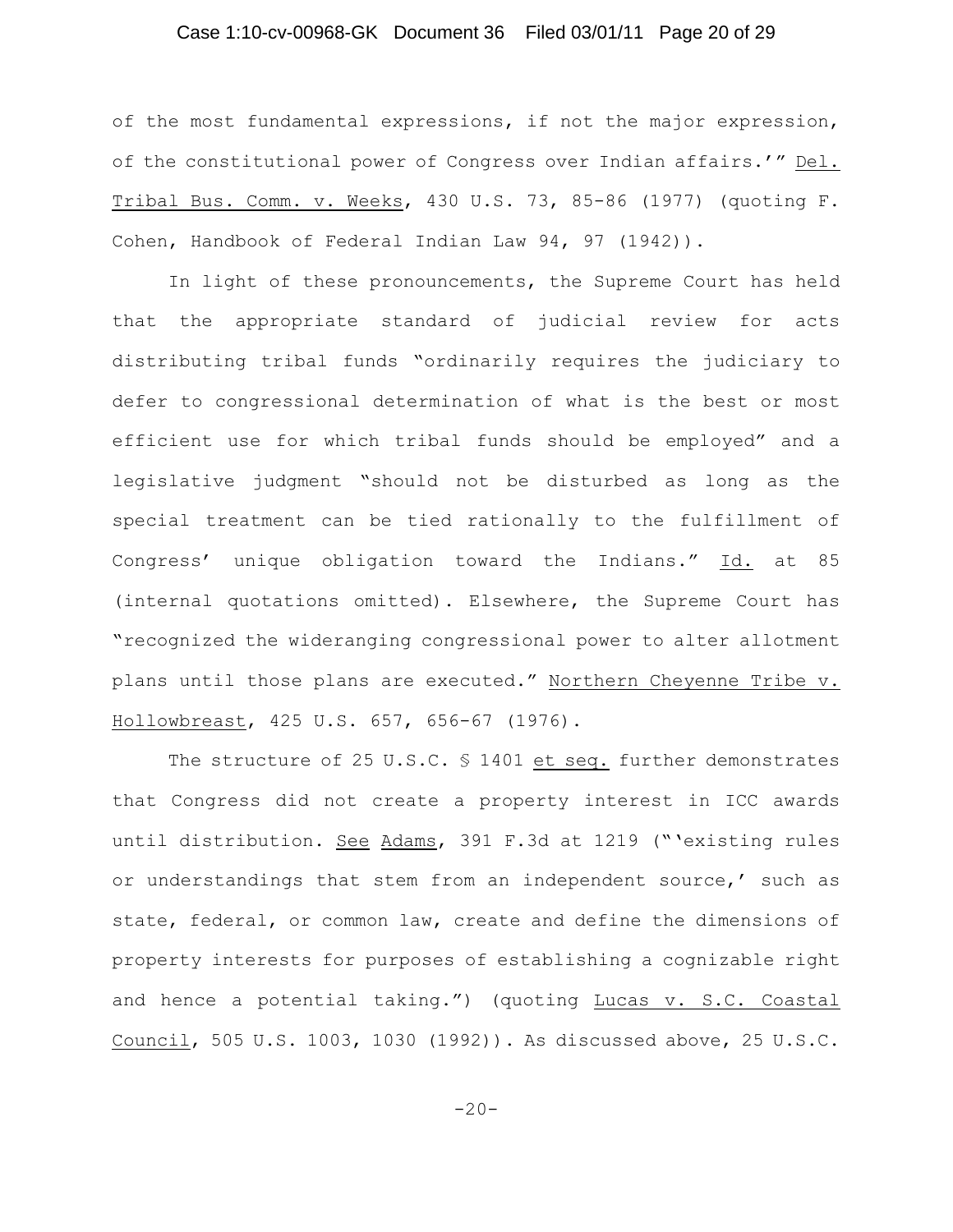## Case 1:10-cv-00968-GK Document 36 Filed 03/01/11 Page 21 of 29

§§ 1402 & 1405 give Congress--and not the ICC--final say over the proper distribution of any award (and, it should be noted, have in this case resulted in a delay of over thirty years between the award of the judgment fund and its distribution pursuant to congressional act). As the Court of Claims has noted, determining the identity of the recipient of an ICC award was reserved to the competence of the legislative and executive branches and not given to the ICC or the courts. Cherokee Freedmen and Cherokee Freedmen's Assoc. v. United States, 195 Ct. Cl. 39, 1971 WL 17825, at \*5-7 (Ct. Cl. 1971).

Finally, although Dann does contain language favorable to the Plaintiffs, the decision does not speak directly to the issue presented here. Plaintiffs quote Dann as stating, "the Indian Claim Commission ordered the Government qua judgment debtor to pay \$26 million to the Government qua trustee for the Tribe as the beneficiary." Dann, 470 U.S. at 50; Pls.' Opp'n 18. Plaintiffs argue that this statement leads to the conclusion that "payment of the judgment fund to the tribes, and not to individual lineal descendants of the Western Shoshone Identifiable Group, shows beyond doubt that the tribes own the judgment fund and that the government holds the funds in trust for the tribes." Pls.' Opp'n 18.

-21-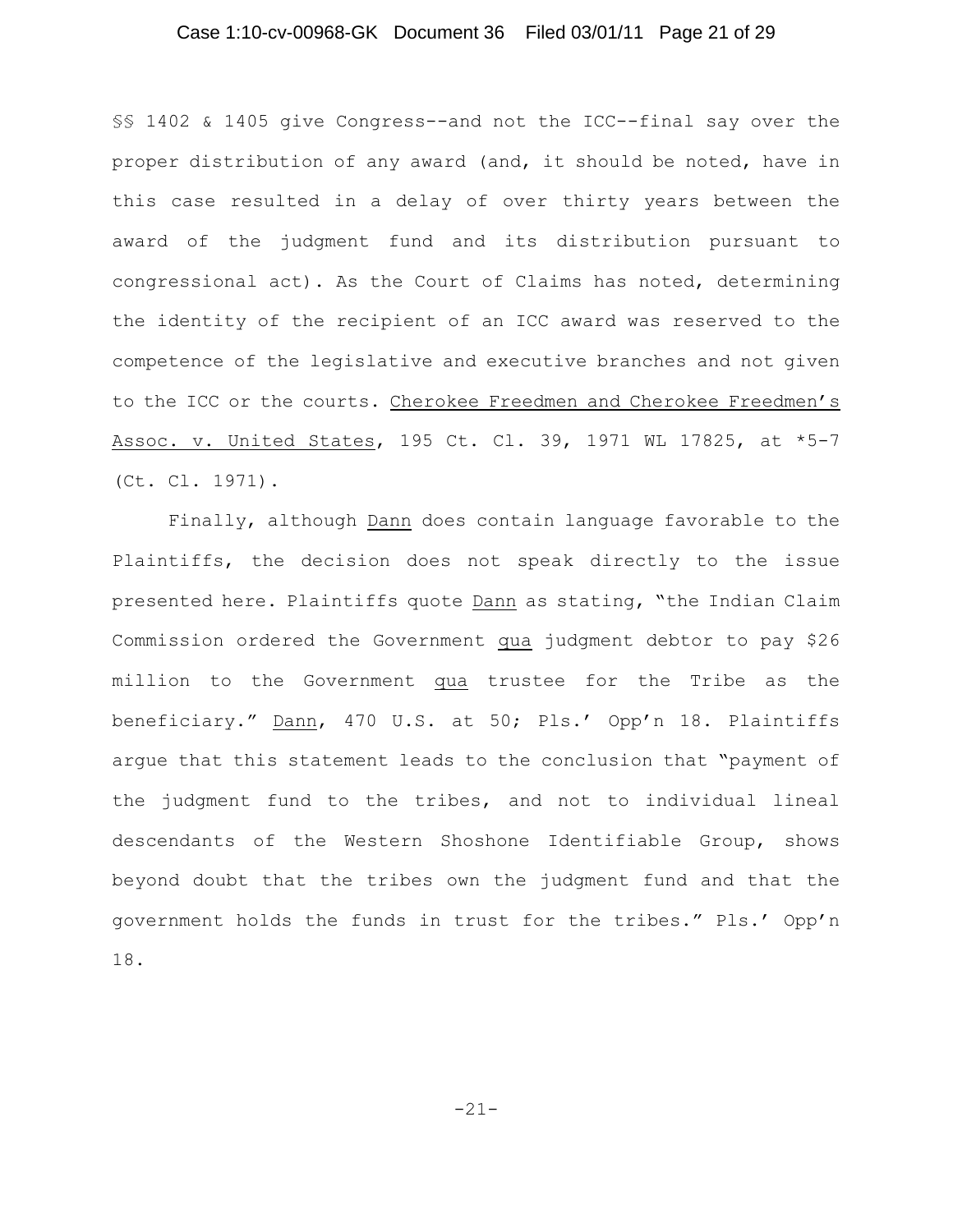### Case 1:10-cv-00968-GK Document 36 Filed 03/01/11 Page 22 of 29

Plaintiffs read Dann's language too broadly. Dann did not conclude that Congress made actual distribution to the Tribe, or that the Tribe had a vested property interest in the Fund. Rather, Dann held only that aboriginal title to the land was extinguished when the money was appropriated and placed in an account at the Department of Treasury. Dann, 470 U.S. at 41, 44-45 ("The question presented in this case is whether the appropriation of funds into a Treasury account  $\ldots$  constitutes 'payment' under § 22(a) of the Indian Claims Commission Act.").

As the court in Dann observed, "the Government was at once a judgment debtor, owing \$26 million to the Tribe, and a trustee for the Tribe responsible for ensuring that the money was put to productive use and ultimately distributed in a manner consistent with the best interests of the Tribe." 470 U.S. at 49-50. Hence, the Government may have made "payment" sufficient to extinguish the tribe's aboriginal rights to the land in question, but it does not necessarily follow that any particular entity or member of the tribes at that point obtained a property interest in the Fund. Rather, in its role as trustee, Congress retained authority to distribute the Fund "in a manner consistent with the best interests of the Tribe." Id.

-22-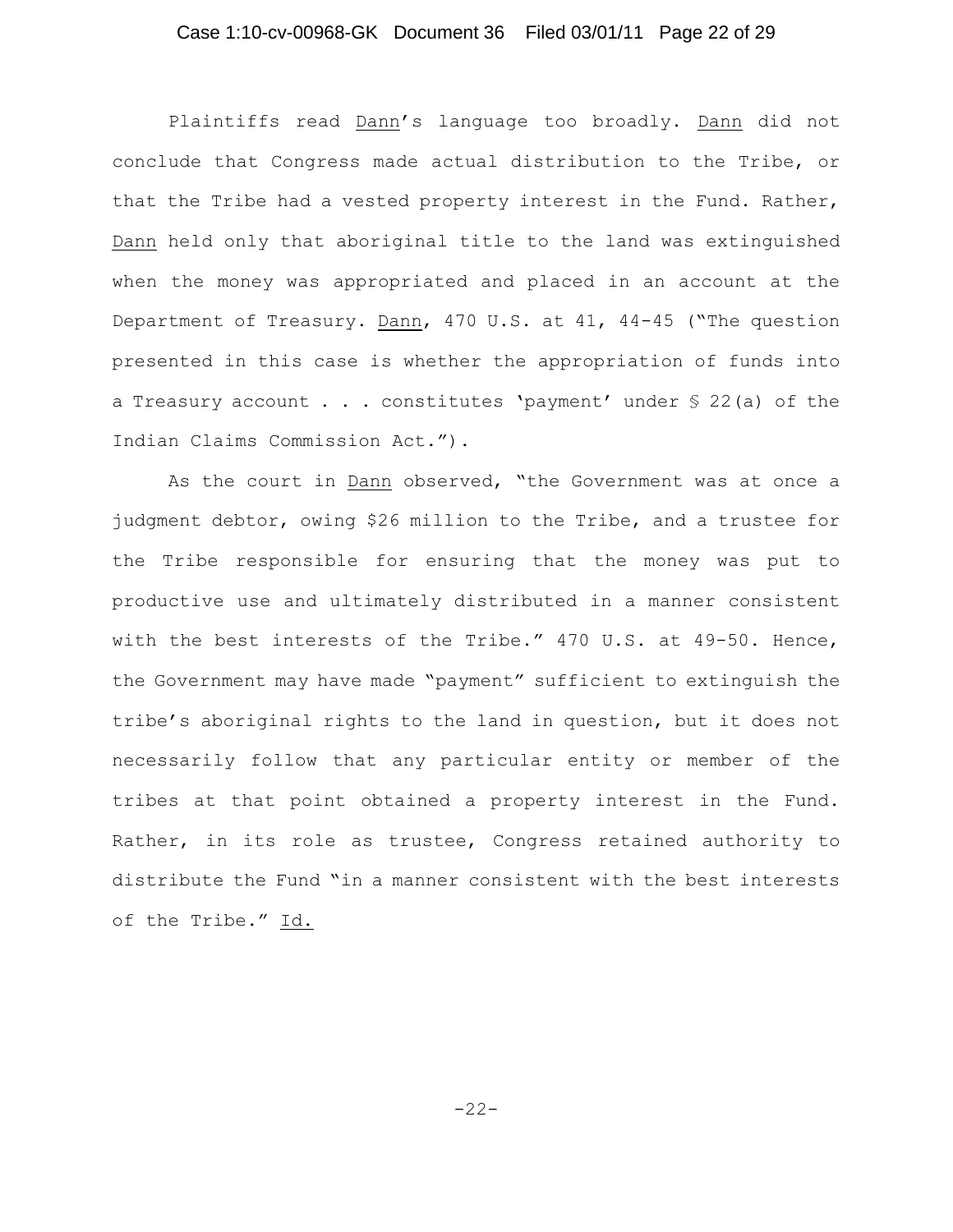## Case 1:10-cv-00968-GK Document 36 Filed 03/01/11 Page 23 of 29

Because the Timbisha Shoshone Tribe does not have a property interest in the Fund under the Fifth Amendment, Plaintiffs have failed to state a claim for which relief can be granted under the Takings Clause.

## **3. Plaintiffs Have Failed to State a Claim for Denial of Equal Protection**

Plaintiffs' second cause of action alleges that the Defendants "deprive the Plaintiffs of due process of law and the equal protection of the law in violation of the equal protection guarantee of the Fifth Amendment to the Constitution" because the actions to be undertaken by the Defendants pursuant to the Distribution Act "are invidious, harmful, and detrimental to Plaintiffs and are based on the Indian race or ancestry of Plaintiffs." Compl. ¶¶ 48-50. Plaintiffs argue that the "challenged Act specifies a group for particular treatment, for the taking of their money, in a way that is racial or ancestral." Pls.' Opp'n 31.

Plaintiffs make the novel argument that the Distribution Act violates the Equal Protection Clause because it defines the Fund as those "funds appropriated in satisfaction of the judgment awards granted to the Western Shoshone Indians." 118 Stat. 805, § 2(2)(A) (emphasis added). Plaintiffs argue that this definition, along with the inclusion of "the Western Shoshone identifiable group" in the title of the Act, demonstrates that the Act unconstitutionally targets the "Western Shoshone Identifiable Group." Pls.' Opp'n 31. Defendants argue that Plaintiffs' claim must be dismissed because

-23-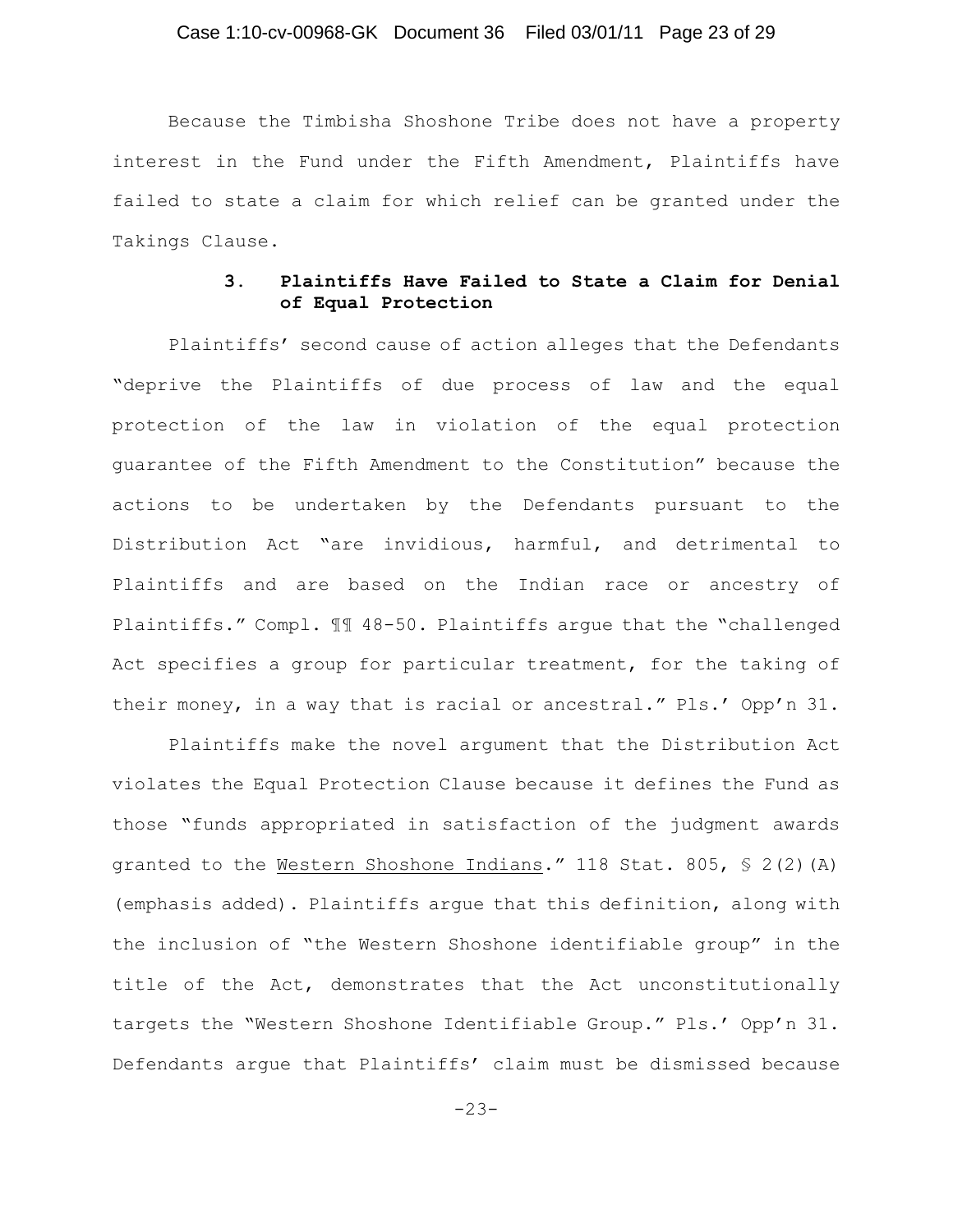### Case 1:10-cv-00968-GK Document 36 Filed 03/01/11 Page 24 of 29

"rational basis review applies in this case–and the Distribution Act is undoubtedly rationally related to a legitimate government interest." Defs.' Mot. 13.

### **a. The Distribution Act Is Subject to Rational Basis Review**

As a threshold matter, parties disagree on what degree of review should be applied under Plaintiffs' equal protection claim. Plaintiffs contend that "a classification that explicitly describes the people or groups on which a particular harm is imposed simply as an 'Indian tribe' or 'Indians,' or of 'Indian descent' is indeed an ancestral or racial classification . . . [and] calls for strict scrutiny." Pls.' Opp'n 32.

However, it is abundantly clear that the "standard of review for judging the constitutionality of Indian legislation under the Due Process Clause of the Fifth Amendment . . . focuses on whether the statute's objectives are tied rationally to the fulfillment of Congress' unique obligation toward the Indians." Littlewolf v. Lujan, 877 F.2d 1058, 1064 (D.C. Cir. 1989) (quoting Weeks, 430 U.S. at 84 (1977)) (internal quotations omitted). In Morton v. Mancari, which Plaintiffs agree is the leading case on equal protection in this context, the Supreme Court upheld a statute mandating preference for Indians in BIA hiring because "the preference is reasonably and directly related to a legitimate, nonracially based goal." 417 U.S. 535, 554 (1974). The Court emphasized that the "plenary power of Congress to deal with the

 $-24-$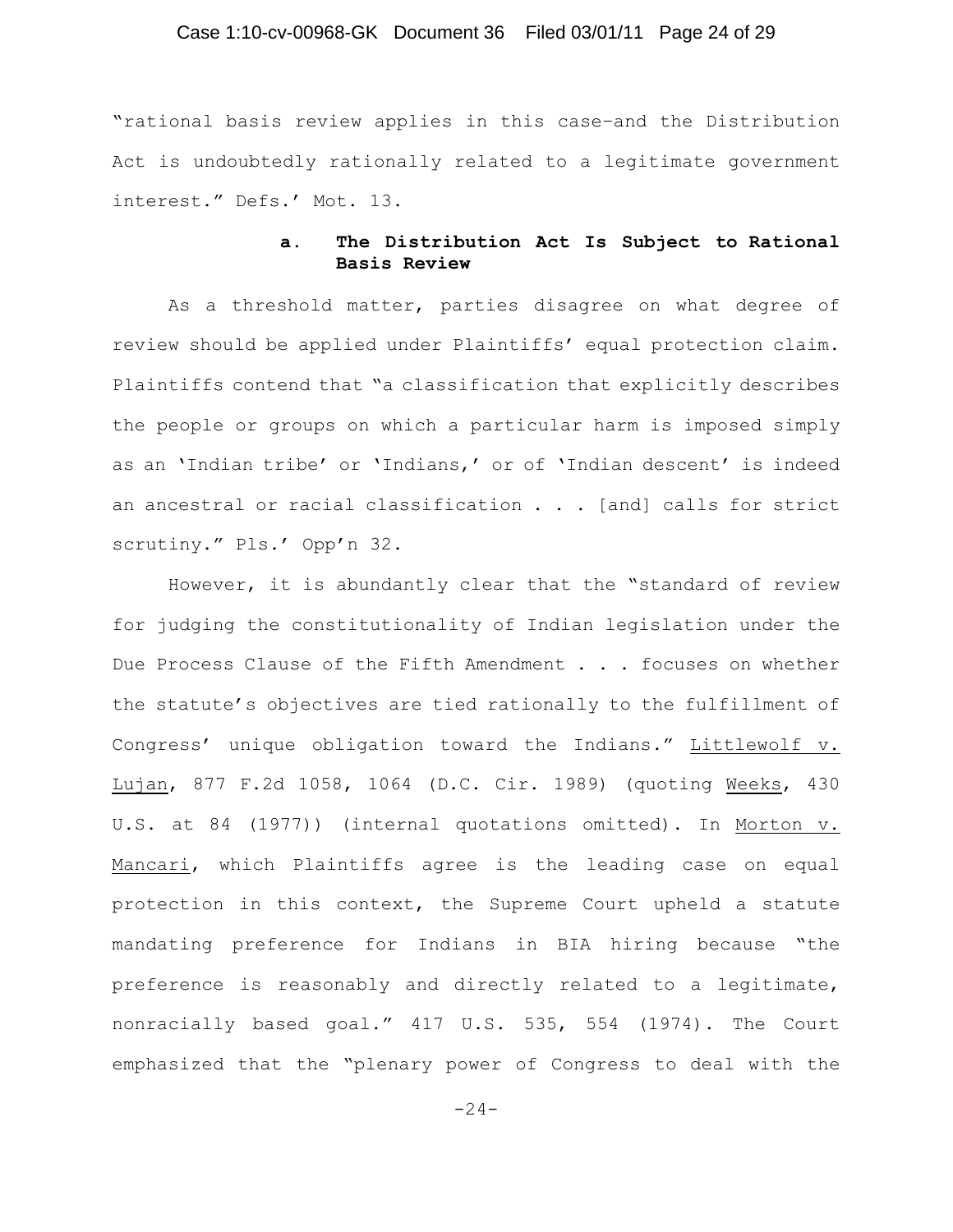## Case 1:10-cv-00968-GK Document 36 Filed 03/01/11 Page 25 of 29

special problems of Indians is drawn both explicitly and implicitly from the Constitution itself." Id. at 551. Therefore, federal legislation––as opposed to state or local––must receive rational basis review. See id.; Littlewolf, 877 F.2d at 1064.

The cases Plaintiffs do cite for the proposition that government actions classifying American Indians as an ancestry or race should be reviewed under strict scrutiny are unavailing. None of those cases challenged the validity of the classifications Congress enacted in federal legislation, and therefore Morton was not controlling. See Tuttle v. Kaiser Co., 863 F.2d 601, 601 (8th Cir. 1988) (claiming discrimination by a private employer under Title VII of the Civil Rights Act); Morrison v. Garraghty, 239 F.3d 648, 652 (4th Cir. 2001) (challenging a policy of the Virginia Department of Corrections under 42 U.S.C. § 1983); Fallon Paiute-Shoshone Tribe v. City of Fallon, 174 F. Supp. 2d 1088, 1090 (D. Nev. 2001) (claiming a violation of equal protection against a city under 42 U.S.C. § 1983). Therefore, the particularly deferential review accorded to federal legislation regarding American Indians naturally did not apply.

Finally, Plaintiffs attempt to distinguish Morton on the ground that, in Morton, "the individuals subject to preference were significantly defined in the statute in political terms: membership in a tribe that, in turn, has a recognized political relationship with the United States." Pls.' Opp'n 34. Plaintiffs arque that "the

-25-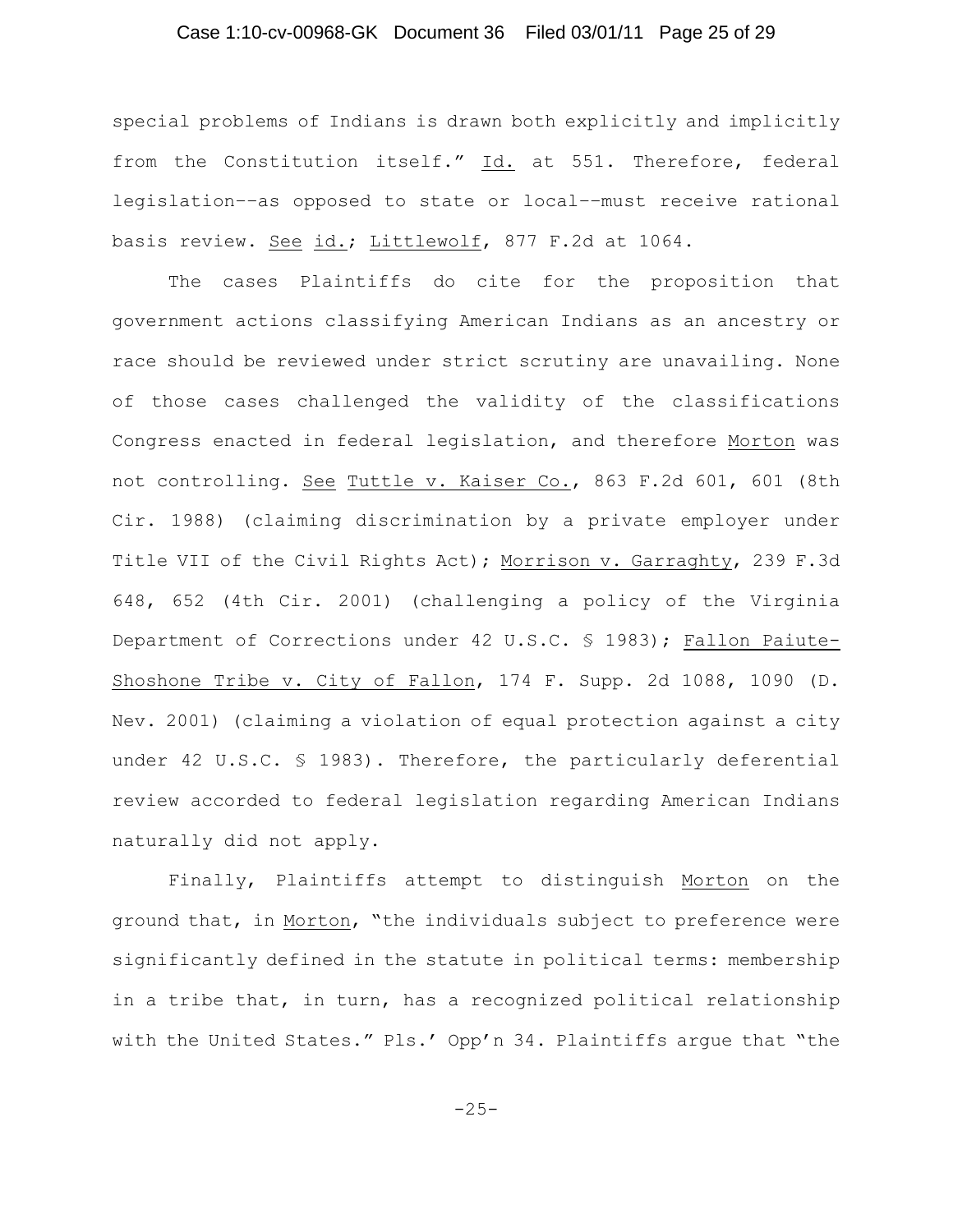### Case 1:10-cv-00968-GK Document 36 Filed 03/01/11 Page 26 of 29

kind of classification in this [Distribution] Act is, in fact and in history, simply an ancestral or racial classification." Id. at 34. This argument is particularly unconvincing in light of the actual statutory language challenged by the Plaintiffs.

The principal language in the Distribution Act challenged by the Plaintiffs defines the term "Western Shoshone joint judgment funds" as "the funds appropriated in satisfaction of the judgment awards granted to the Western Shoshone Indians in Docket Numbers 326-A-1 and 326-A-3 before the United States Court of Claims." 118 Stat. 805,  $\leq$  2(2)(A). Plaintiffs believe that this language indicates a racial classification of "Western Shoshone Indians." Pls.' Opp'n 31. However, this language plainly does not target the Western Shoshone Indians "for particular treatment, for the taking of their money, in a way that is racial or ancestral." Id. This language merely identifies the particular fund of money subject to provisions of the Distribution Act. In this sense, the Distribution Act classifies the persons affected not by race or ancestry, but rather in terms of their relationship to the ICC decision.

Therefore, in considering Plaintiffs' equal protection claim, the Court must determine only whether the Distribution Act "is reasonably and directly related to a legitimate, nonracially based goal." Morton, 417 U.S. at 554; Littlewolf, 877 F.2d at 1064.

-26-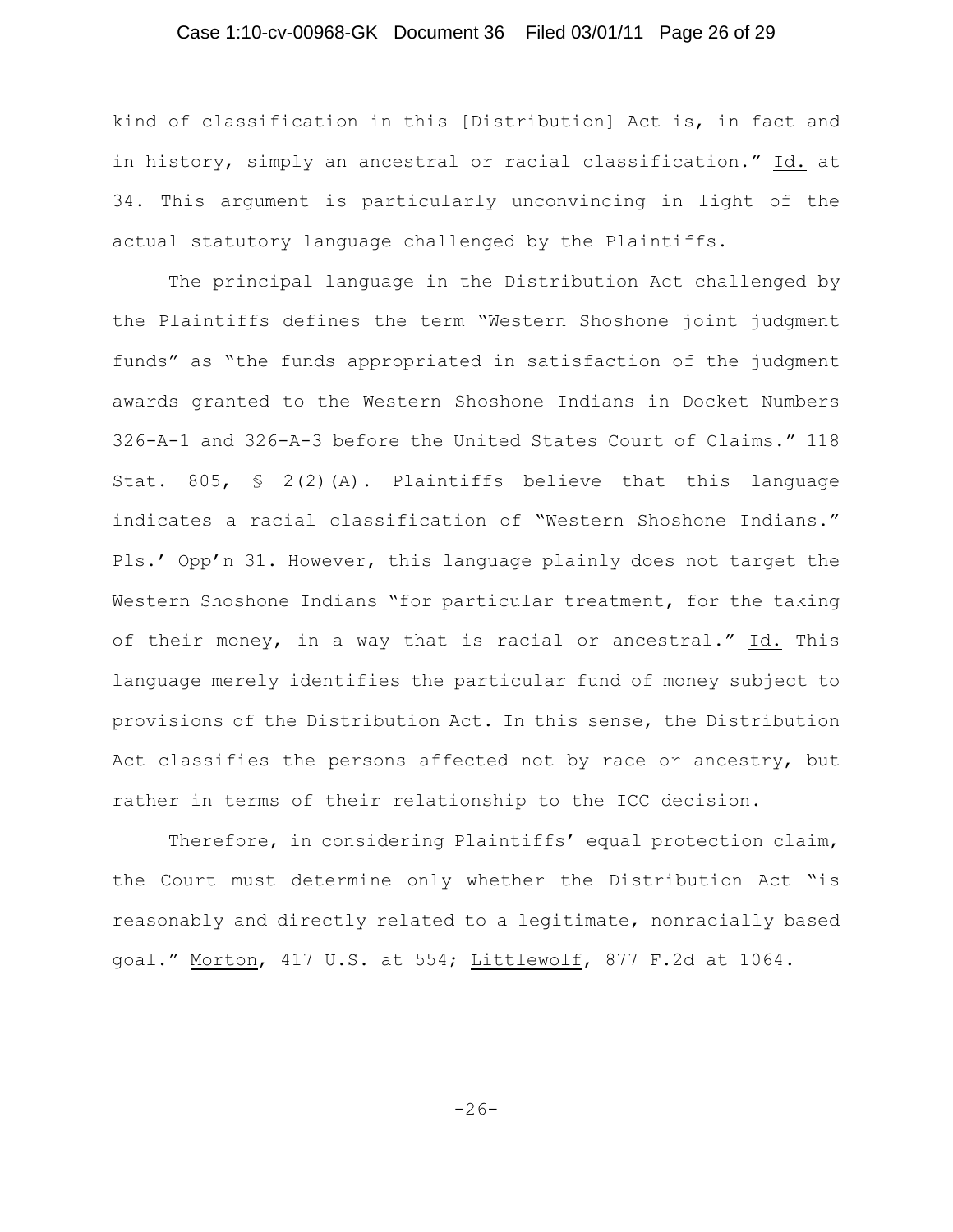#### **b. The Distribution Act Has a Rational Basis**

Under rational basis review, "legislation is presumed valid and will be sustained if the classification drawn by the statute is rationally related to a legitimate state interest." City of Cleburne, Tex. v. Cleburne Living Center, 473 U.S. 432, 440 (1985). Further, the judiciary must "defer to congressional determination of what is the best or most efficient use for which tribal funds should be employed." Weeks, 420 U.S. at 84.

Here, Defendants clearly cite to four legitimate government purposes: (1) "avoiding delay," (2) "providing payment on a historic claim," (3) "acting in furtherance of the United States' trust relationship," and (4) "complying with the wishes of the vast majority of the tribal members who overwhelmingly desire to receive the judgment awarded to them more than twenty years ago." Defs.' Mot. 15. Defendants contend that Congress addressed the reasons behind its policy choices during the legislative process. For example, during debate on the Senate floor, Senator Harry Reid, the bill's sponsor, noted that the "final distribution of this fund has lingered for more than twenty years, and the best interests of the Tribe will not be served by a further delay in enacting this legislation." 147 Cong. Rec. S5618-01 (2001). Senator Reid went on to say that the bill would "provide payments to eligible Western Shoshone tribal members" and that "[t]he Western Shoshone Steering Committee, a coalition of Western Shoshone individual tribal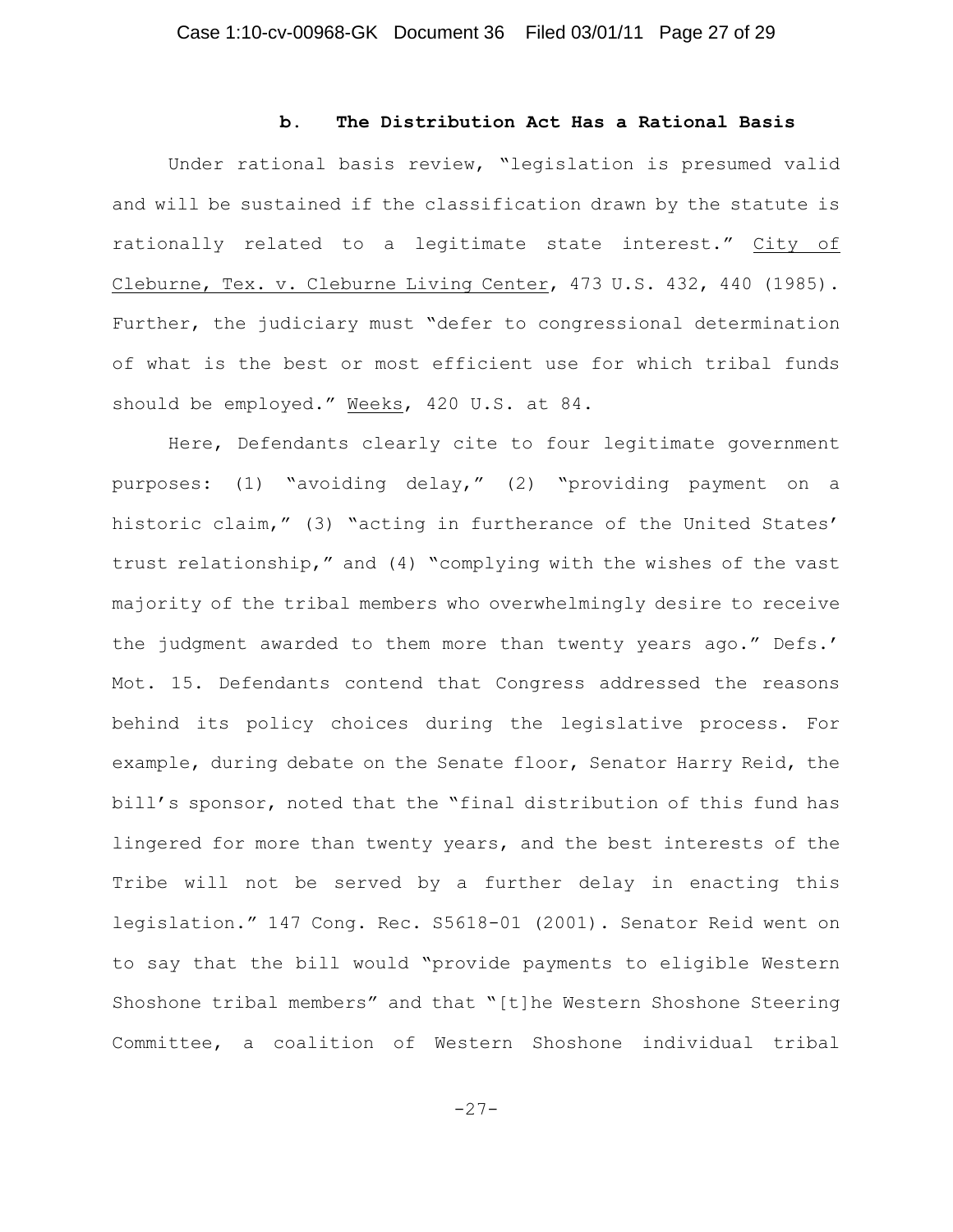### Case 1:10-cv-00968-GK Document 36 Filed 03/01/11 Page 28 of 29

members, has officially requested that Congress enact legislation to affect this distribution." Id.; Defs.' Mot. 18. Finally, Defendants submit that "Congress' prior experience with per capita distributions of awards pursuant to ICC judgments has proven this to be a workable solution that has the potential to settle a claim which has been unresolved for a great length of time." Id. at 19.

Plaintiffs argue, inter alia, that "Defendants did not explain how or why avoiding delay . . . is a sensible or legitimate rationale for taking a money fund belonging to the Plaintiff Tribe and giving it to others" and that "providing payment on a claim . . . is appropriate but does not explain or justify paying to others money that the Claims Commission awarded to the tribes." Pls.' Opp'n 36. Whatever the merits of Plaintiffs' policy arguments in favor of a different distribution formula, they do not invalidate the rationality or reasonableness of Congress's actions. See, e.g., Heller v. Doe, 509 U.S. 312, 319 (1993) ("rational-basis review in equal protection analysis is not a license for courts to judge the wisdom, fairness, or logic of legislative choices.") (internal quotations omitted); City of New Orleans v. Dukes, 427 U.S. 297, 303 (1976) ("the judiciary may not sit as a superlegislature to judge the wisdom or desirability of legislative policy determinations made in areas that neither affect fundamental rights nor proceed along suspect lines."); Hedgepeth v. Washington Metro.

-28-